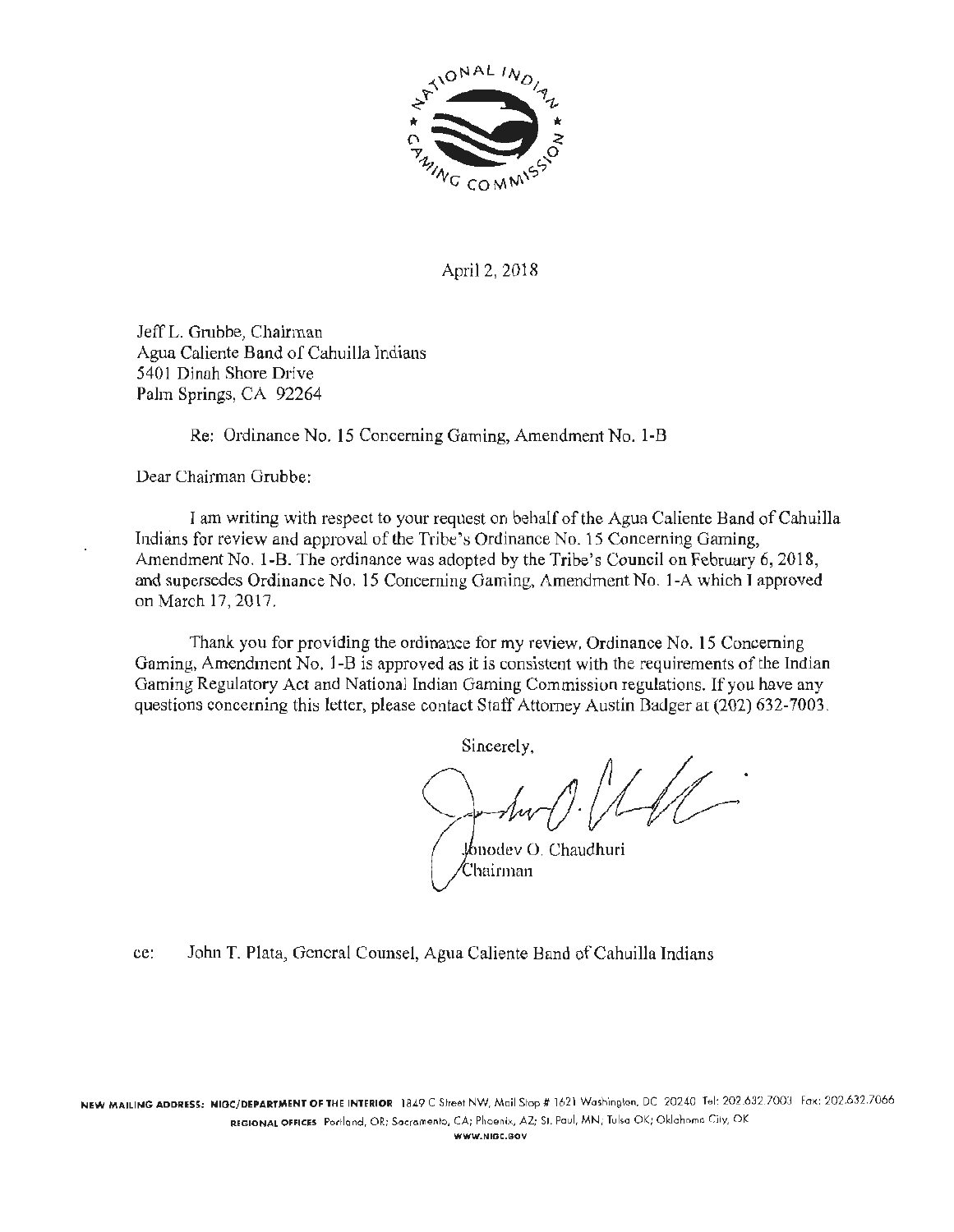AGUA CALIENTE BAND OF CAHUILLA INDIANS TRIBAL COUNCIL



JEFF L. GRUBBE CHAIRMAN • LARRY N. OLINGER VICE CHAIRMAN • VINCENT GONZALES III SECRETARY/TREASURER REID D. MILANOVICH MEMBER • ANTHONY W. PURNEL MEMBER

### AGUA CALIENTE BAND OF CAHUILLA INDIANS ORDINANCE NO. 15 AMENDMENT NO. 1-B TRIBAL ORDINANCE CONCERNING GAMING

#### I. INTRODUCTION

- A. Title. This Ordinance shall be titled and cited as the "Gaming Ordinance."
- B. Purpose. The Tribal Council of the Agua Caliente Band of Cahuilla Indians empowered by Sections (a), {b), (f). and (i) of Article V of the Tribe's Constitution and By-Laws, as amended, to enact ordinances, hereby enacts this Ordinance in order to regulate Class II and Class III Gaming Operations on the "Indian lands" of the Agua Caliente Indian Reservation. as defined in 25 U.S.C. § 2703(4).

#### II. DEFINITIONS

Unless a different meaning is set forth below. the terms used in this Ordinance shall have the same meaning as defined in the Indian Gaming Regulatory Act, Public Law 100-497. I02 Stat. 2467 (Oct. 17, 1988), 25 U.S.C. 2701 et seq .. any lawful regulations promulgated thereunder by the National Indian Gaming Commission. and the Compact.

All references to "days" in this Ordinance shall refer to "calendar days" unless otherwise noted.

- A. Applicant. "Applicant" shall mean an individual or entity that applies for a Gaming License.
- B. Association. "Association" shall mean an association as that term is defined by the Compact.
- C. CGCC. "CGCC" shall mean the California Gambling Control Commission. or any successor agency of the State of California.
- D. Commission. "Commission" shall mean the Tribal Gaming Agency established pursuant this Ordinance.
- E. Compact. "Compact" shall mean the Class III gaming Tribal-State Compact entered into between the Tribe and the State of California pursuant to the IGRA, including any Appendices lhereto.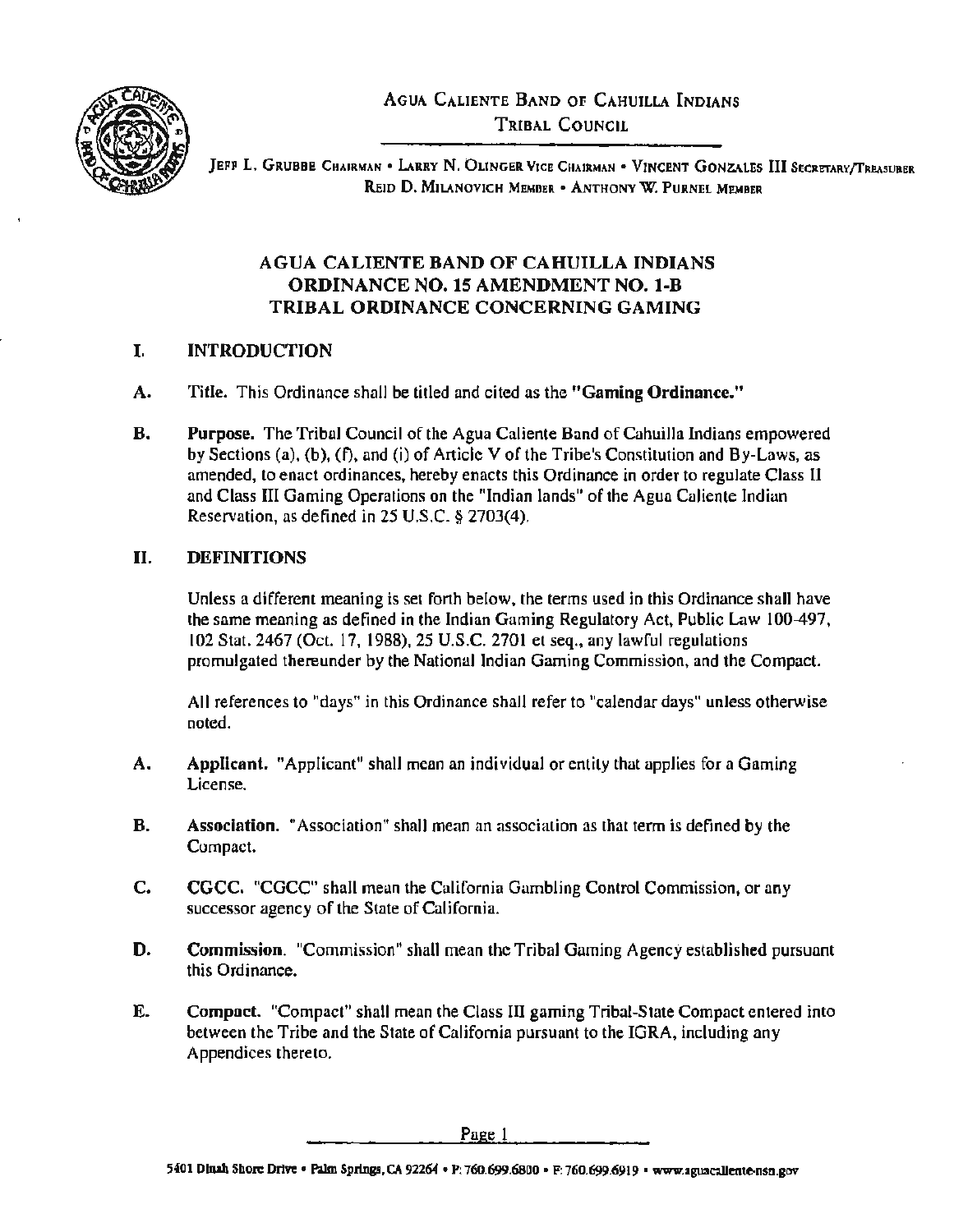

- F. Class II gaming. ''Class II gaming" shall mean Class II Gaming as defined at 25 U.S.C. §2703(7), and any lawful regulations promulgated thereunder by the National Indian Gaming Commission.
- G. Class III gaming. "Class III gaming" shall mean Class III Gaming as defined at 25 U.S.C. § 2703(8), and any lawful regulations promulgated thereunder by the National Indian Gaming Commission.
- H. Class II Gaming Device. "Class II Gaming Device" shall mean any "electronic, computer or other technologic aid" as defined by 25 C.F.R. § 502.7, as may be amended, renumbered, or re-designated from time to time.
- I. Class Ill Gaming Device. "Class Ill Gaming Device" shall mean any "Gaming Device" as defined in the Compact.
- J. Gaming Asset. "Gaming Asset" shall mean cash or cash equivatents including documents, financial instruments other than cash, or anything else of representative value to which the gaming operation has assigned a monetary value. A cash equivalent includes, but is not limited to, tokens, chips, coupons, vouchers, puyout slips and tickets, and other items to which a gaming operation has assigned an exchange value.
- K. Gaming Employee. "Gaming Employee" shall mean any natural person who (a) conducts. operates, maintains, repairs. accounts for, or assists in any Gaming Activities, or is in any way responsible for supervising such Gaming Activities or persons who conduct, operate, maintain, repair. account for, assist, or supervise any such Gaming Activities, (b) is in a category under federal or tribal gaming law requiring licensing, (c) is an employee of the Tribal Gaming Agency with access to confidential information, or (d) is a person whose employment duties require or authorize access to areas of the Gaming Facility in which any activities related to Gaming Activities are conducted but that are not open to the public.
- L. Gaming Facility or Facility. "Gaming Facility" or "Facility" shall mean any building in which Gaming Activities or any Gaming Operations occur, or in which business records, receipts, or funds of the Gaming Operation are maintained (excluding offsite facilities primarily dedicated to storage of those records and financial institutions). and alJ rooms, buildings, and areas, including hotels, parking lots, and walkways, the principal purpose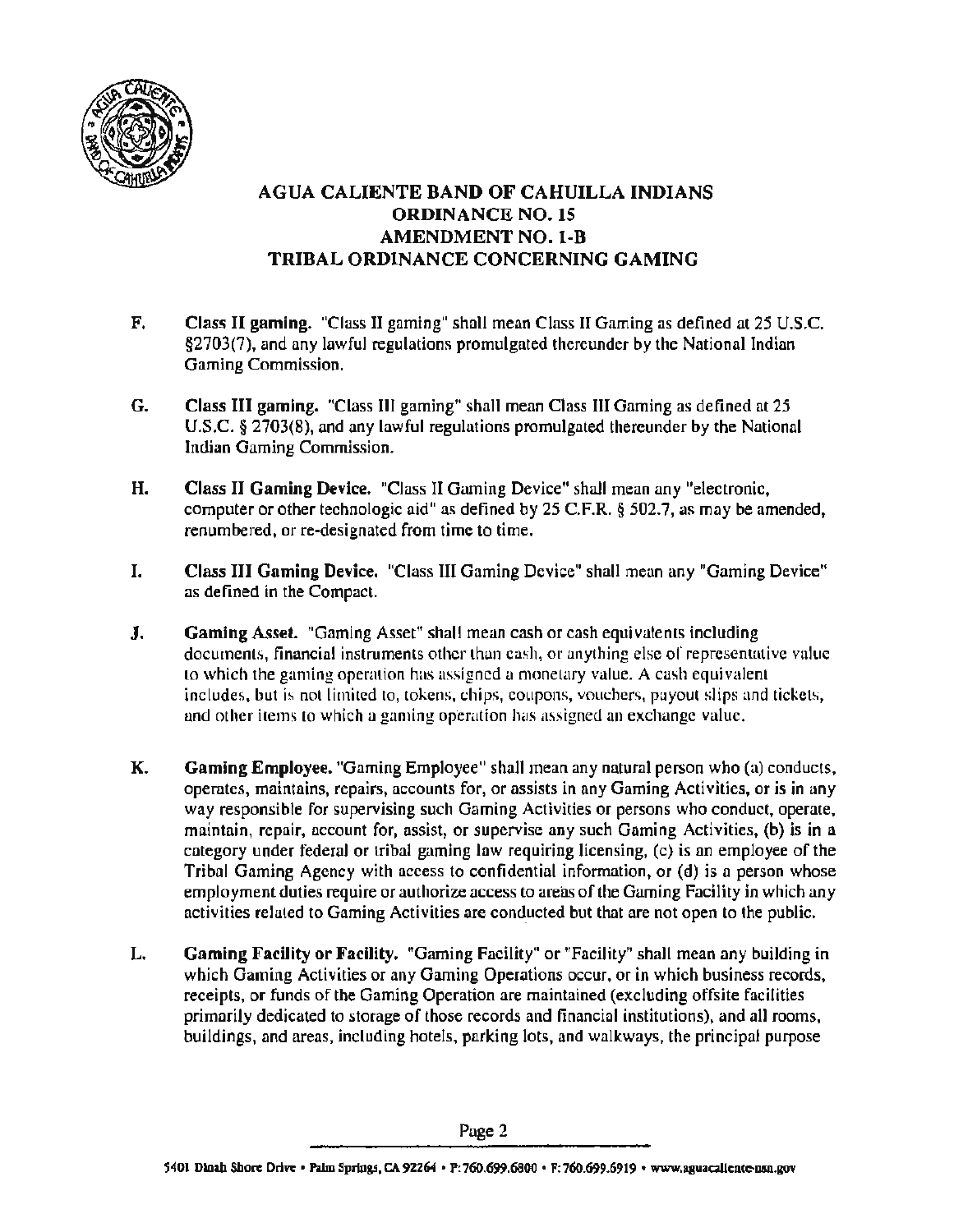

of which is to serve the Gaming Activities of the Gaming Operation and facililate the provision of Gaming Activities rather than providing them with an incidental benefit.

- M. Gaming License. "Gaming License" shall mean a license issued to an Applicant who has completed a background investigation and determined to be eligible for a Gaming License by the Commission.
- N. Gaming Operation. "Gaming Operation" shall mean the business enterprise that offers and operates Gaming Activities, whether exclusively or otherwise.
- O. IGRA. "JGRA" shall mean the Indian Gaming Regulatory Act (25 U.S.C. §§ 2701 et seq.), as may be amended, renumbered, or re-designated from time to time.
- P. Indian lands. "Indian lands" shall mean Indian lands as defined by 25 U.S.C. § 2703(4). and any lawful regulations promulgated thereunder.
- Q. Key employee. "Key employee" shall mean key employee as defined by 25 C.F.R. § 502.14. as may be amended. renumbered. or re-designated from time to time.
- R. Licensee. "Licensee" shall mean any person or entity who has been issued a valid and current license pursuant to the provisions of this Ordinance.
- S. MICS. "MICS" shall mean the Minimum Internal Comrol Standards adopted by the NIGC and promulgated in 25 C.F.R. Part 542 as they existed on October 10, 2008, and 25 C.F.R. Part 543, as both may be amended, renumbered, or re-designated from time to time.
- T. NIGC. "NIGC" shall mean the National Indian Gaming Commission.
- U. Patron. "Patron" shall mean any person who participates in Class II or Class III gaming or who is physically present on premises where Class II or Class III gaming is conducted.
- V. Primary management official. "Primary management official" shall mean primary management official as defined by 25 C.F.R.  $\S$  502.19, as may be amended, renumbered, or re-designated from time to time.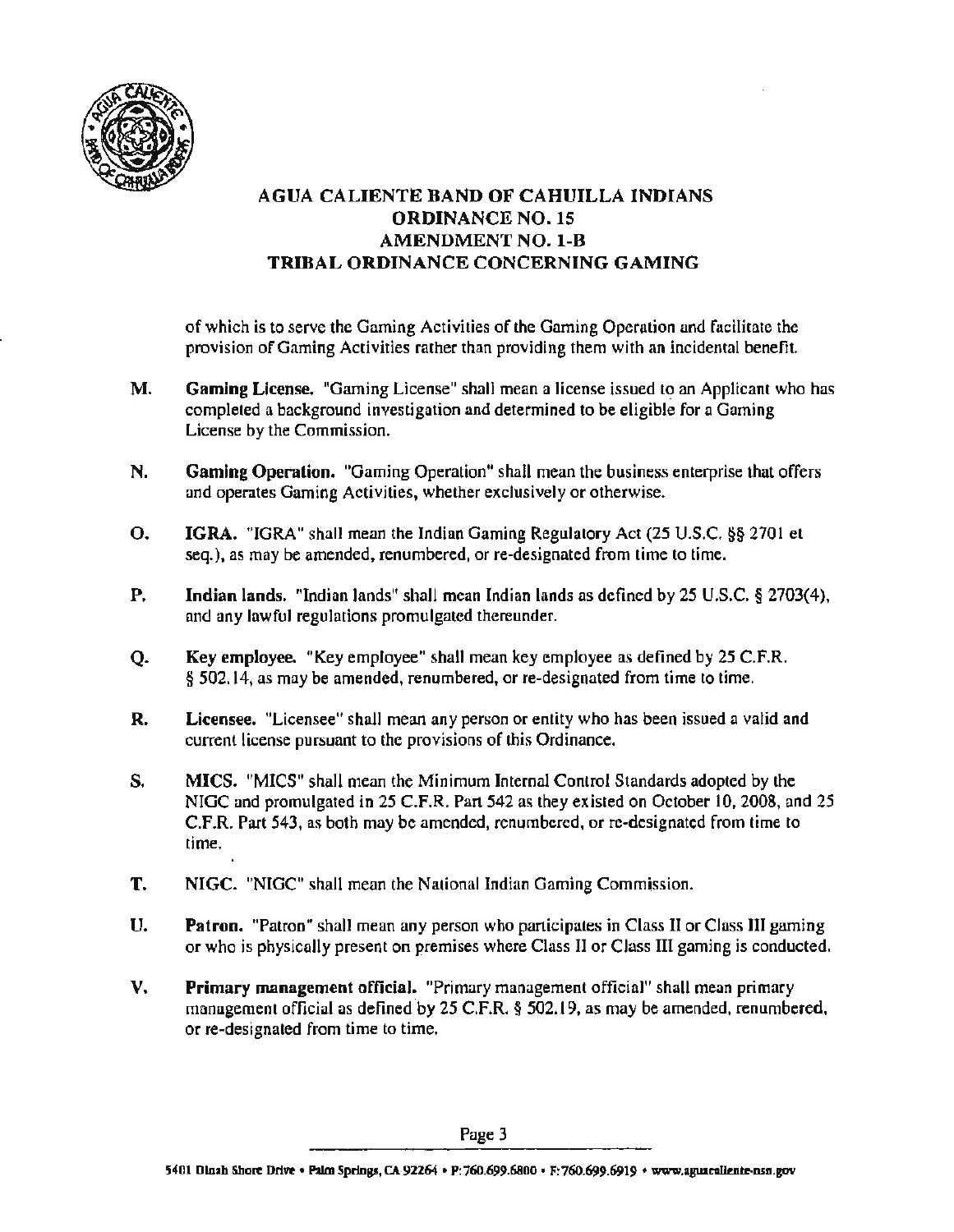

- W. Regulation. "Regulation" or "Regulations" shall mean the authoritative rule or set of rules governing Class II and Class III gaming on tribal lands adopted and implemented by the Commission pursuant to this Ordinance.
- X. Temporary License. "Temporary License" shall mean a license issued to an Applicant who is seeking employment in the Gaming Operation which allows the Applicant to be eligible for employment if he or she has passed a preliminary background check and is waiting for the results of a full background check.
- Y. Tribal Gaming Agency or TGA. "Tribal Gamjng Agency" or "TGA" shall mean the Commission.
- Z. TICS. "TICS" shall mean the Tribal Internal Control Standards that the Commission establishes and implements to regulate Class II and Class III gaming pursuant to this Ordinance.
- AA. Tribe. "Tribe" shall mean the Agua Caliente Band of Cahuilla Indians, a federally recognized Indian tribe acting through its duly constituted Tribal Council.
- BB. Vendor Gaming License. "Vendor Gaming License" shall mean a license issued to a person or entity supplying gaming machines, gaming equipment or gaming supplies, or providing advertising and consulting services directly related to gaming at the Gaming Operation.
- CC. Vendor Non·Gaming License. "Vendor Non-Gaming License" shall mean a license issued to a person or entity furnishing non-gaming related goods or services with a value that exceeds twenty-five thousand dollars (\$25,000) annually to the Gaming Operation.
- DD. Vendor One-Time Use License. "Vendor One-Time Use License" shall mean a license issued to a person or entity engaged in one-time or emergency transactions with the Gaming Operalion that have value of less than twenty-five thousand dollars (\$25.000) annually. The contract of the contract of the contract of the contract of the contract of the contract of the contract of the contract of the contract of the contract of the contract of the contract of the contract of the

#### III. GAMING AUTHORIZED

A. Types of Games. Class II and Class III gaming is hereby authorized.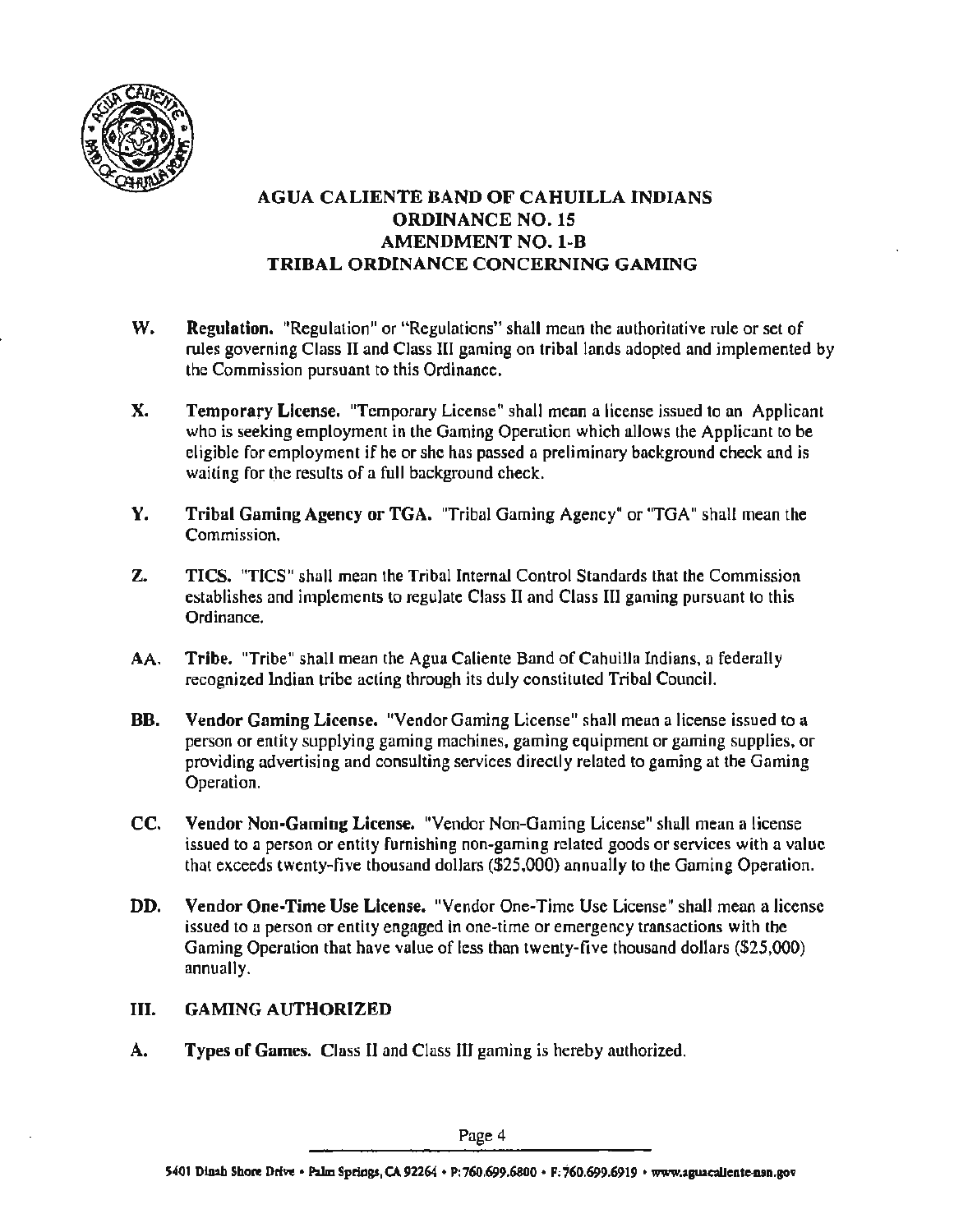

# B. Class II and Class III Gaming Played Using Mobile Devices and/or the Internet.

The TGA may authorize the use of mobile devices and/or the internet to play Class II or Class III games on the Tribe's Indian lands provided the TGA issues regulations or standards that meet the requirements of subsections C and D of this part, but only if such bets or wagers do not violate any provision of:

- 1. The Interstate Horseracing Act of 1978 ( $15 \text{ U.S.C. } 3001$  et seq.);
- 2. Chapter 178 of title 28 (commonly known as the "Professional and Amateur Sports") Protection Act");
- 3. The Gambling Devices Transportation Act  $(15 \text{ U.S.C. } 117)$  et seq.);
- 4. The Indian Gaming Regulatory Act (25 U.S.C. 2701 et seq.);
- 5. The Compact; or
- 6. Any other upplicable luws.
- C. Age, Location and Data Security Requirements. Before allowing the play of a Class II or Class III game using mobile devices and/or the internet, the TGA shalt adopt standards or regulations to implement the following age, location and data security requirements, which are intended to comply with the safe harbor provisions of the Unlawful Internet Gaming Enforcement Act, 31 U.S.C. 5361 et seq.:
	- 1. Only patrons who have provided their legal name, date of birth, address and contact information shall be allowed to establish an account for Class II or Class III gaming using mobile devices and/or the internet.
	- 2. Such information must be encrypted by the Gaming Operation and the patron must establish nn account password or other authentication method approved by the TGA.
	- 3. The patron shall be required to authenticate his or her identity prior to accessing his/her account and/or placing a wager.
	- 4. The location of the patron on Indian lands must be verified by the Gaming Operation prior to the first wager in the patron session using a geolocation method that provides the latitude and longitude coordinates of the patron.
	- 5. The location of the patron must be verified on an ongoing basis and the patron session must be disabled any time the Gaming Operation is unable to verify the patron is present on Indian lands.
	- 6. The patron shall be allowed to create an account or withdraw funds from that account, other than for game play, only in person at a Gaming Facility.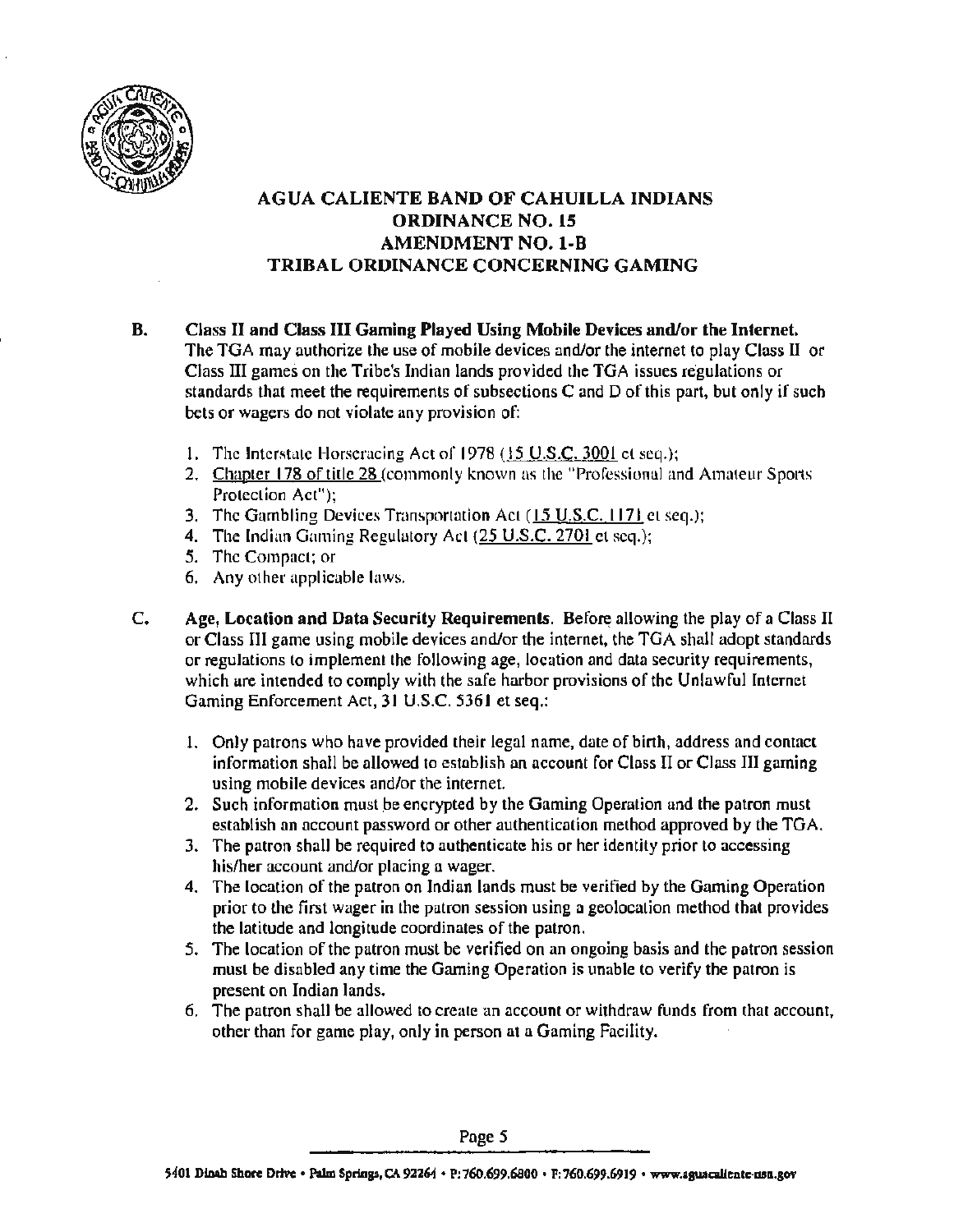

D. Technical Standards. Class II games played using mobile devices and/or the internet must comply with the requirements of 25 C.F.R Part 547, including any Alternative Standards adopted by the TGA and approved by the Chair of the National Indian Gaming Commission. Class UI games shall comply with the standards set forth in the Compact.

#### IV. OWNERSHIP OF GAMING

The Tribe shall have the sole proprietary interest in and responsibility for the conduct of any Gaming Operation authorized by this Ordinance.

#### V. TRIBAL GAMING COMMISSION

- A. Established. There is hereby created a Tribal Gaming Commission to be the primary regulator of the Tribe's Gaming Facilities. Gaming Operations and Class II and Class Ill gaming activities.
- B. Composition. The Commission shall consist of five (5) members who shall be appointed by the Tribal Council. The Commission shall include at least two (2} Tribal Members, if available.
- C. Chairman and Officer Appointment. The Tribal Council may designate a Chairman, Vice Chairman, and a Secretary.
- D. Appointment; Terms. Each member of the Commission shall be appointed for a term of three years, commencing on the date each is appointed to the Commission.
- E. Key Employee Designation. Each member of the Commission shall be deemed a "key employee" for lhe limited purpose of background investigations, eligibility determination, and issuance of a gaming license.
- F. Compensation. The Tribal Council, from time to time. shall establish the current compensation of the members of the Commission.
- G. Removal. The Tribal Council by a vote of no fewer than four (4} of its members may remove any Commission member at any time for the following:
	- I. Indictment for or conviction of a felony;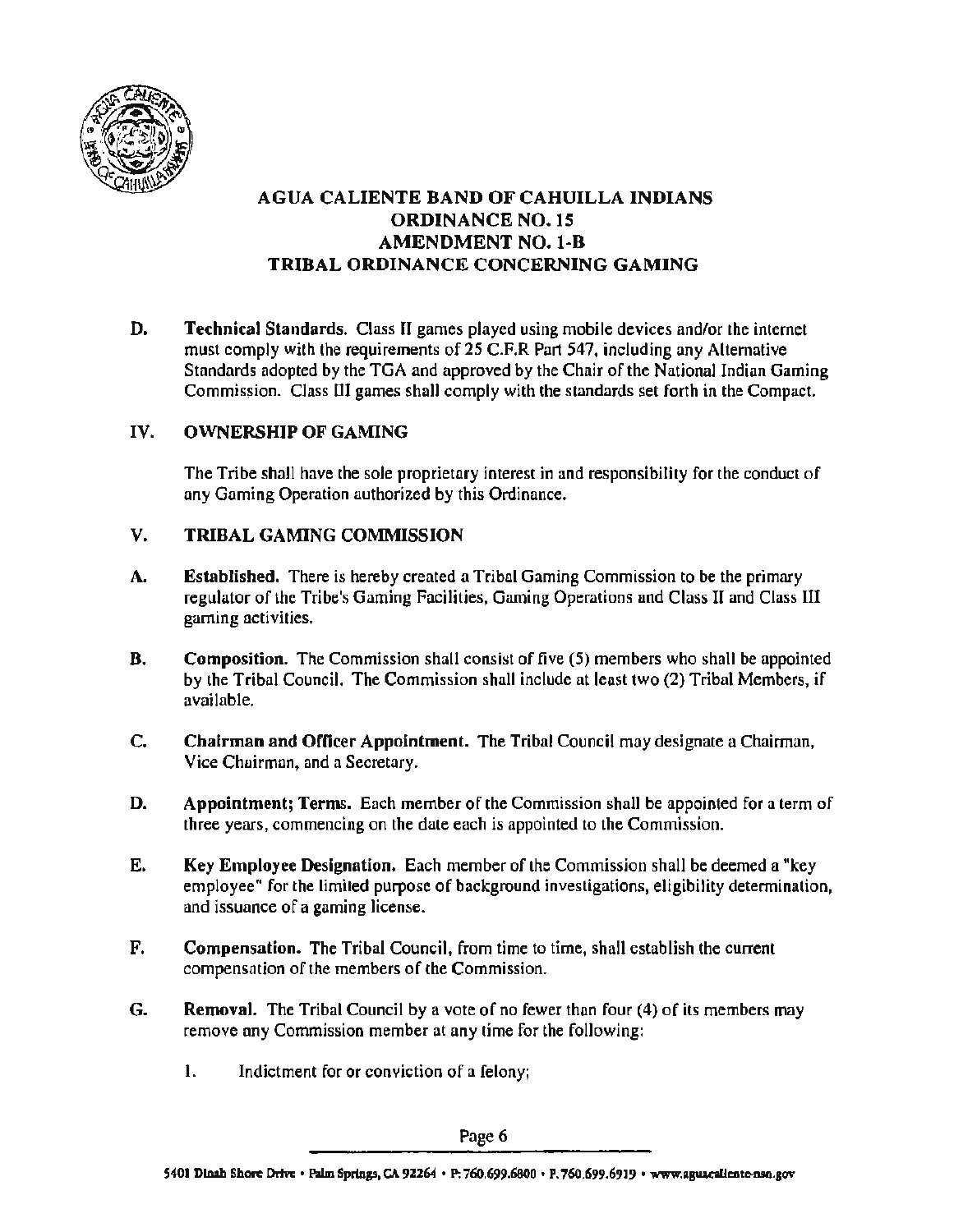

- 2. Embezzlement;
- 3. Filing of personal bankruptcy;
- 4. Any behavior deemed by the Tribal Council lo be inappropriate for a member of the Commission such that it would adversely affect the integrity. smooth functioning. or reputation of the Commission. Gaming Operations. Gaming Facility. or Tribal organization.
- H. Vacancy. The Tribal Council shall, by a vote of no fewer than four (4) of its members, fill any vacancy on the Commission, wilhin thirty (30) days of such vacancy. for the balance of the three (3) year term of any member whose position on the Commission becomes vacant for any reason.
- I. Powers and Duties of the Tribal Gaming Commission. The powers, responsibilities and duties of the Commission shall include, at a minimum, the following:
	- I. Promulgate Regulations governing the conduct of Class II and Class ll1 gaming activity.
	- 2. Issue orders of temporary and permanent closure of Class II and Class III gaming activities for violations of this Ordinance, Regulations, the Compact, IGRA and its implementing regulations and any other applicable law.
	- 3. Initiate civil and criminal actions in court to enforce provisions of this Ordinance, the Regulations, and the IGRA and its implementing regulations and any other applicable Jaw.
	- 4. Issue, deny, suspend, and revoke licenses in accordance with this Ordinance.
	- *5.* Make eligibility determinations.
	- 6. Impose fines or sanctions upon any licensee, subject to the hearing process set forth in Section XI.
	- 7. Monitor all Class II and Class lll gaming activity conducted on the Tribe's Indian Lands on a continuing basis.
	- 8. Ensure that background investigations are conducted as required by this Ordinance, the Compact. nnd the IGRA and its implementing regulations.
	- 9. Demand access to and inspect, examine, copy and audit all papers, books and records concerning activities and revenues of any Class II and Class III gaming conducted on the Tribe's Indian Lands and any other matters necessary to carry out its duties under this Ordinance.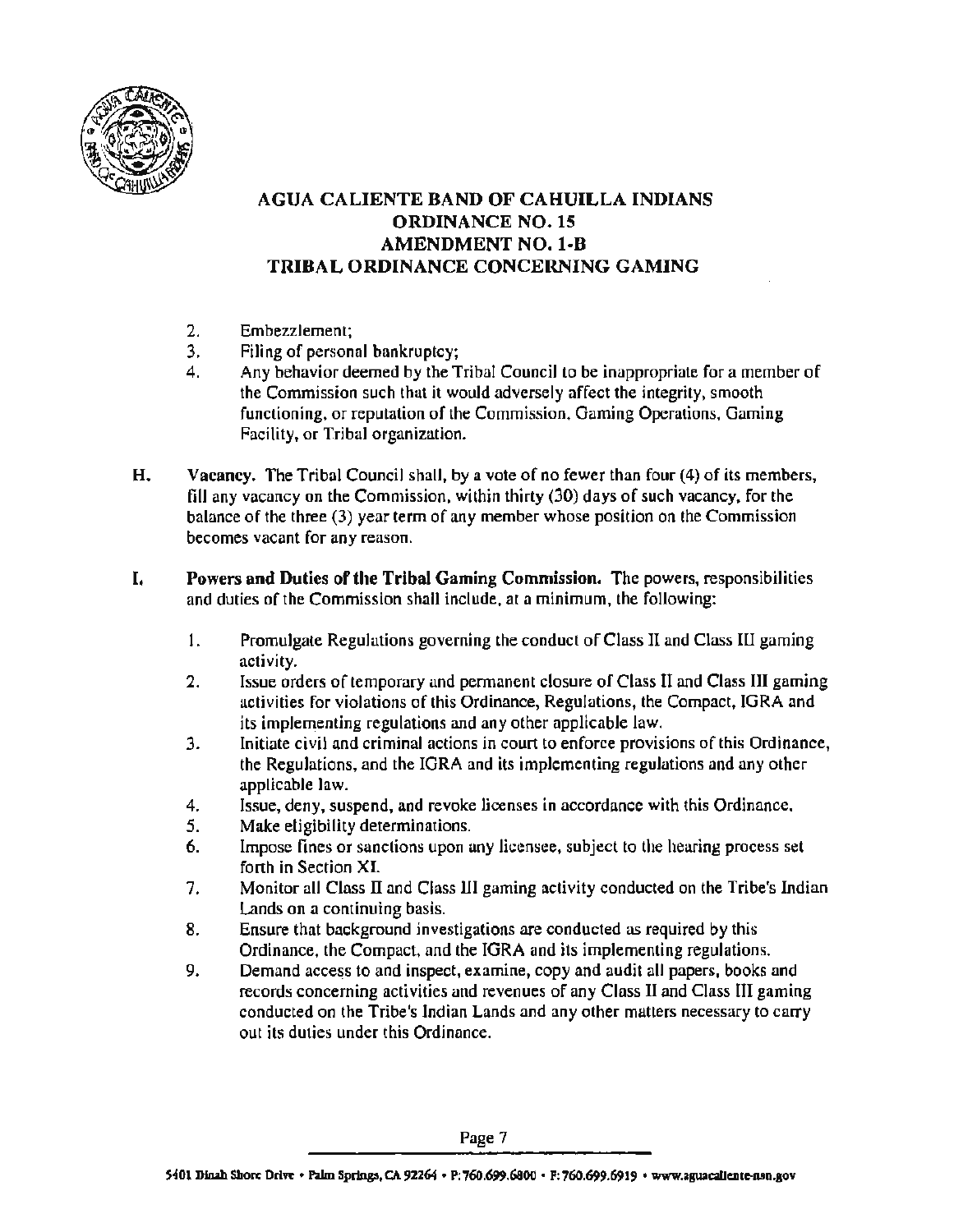

- 10. Conduct such hearings as the Commission may deem appropriate in carrying out its duties, including administering oaths or affirmations to witnesses and issuing subpoenas for documenls and/or to compel witnesses to appear at such hearings.
- 11. Approve all auditing standards applicable to the Gaming Operations.
- 12. Adopt a Tribal Gaming License application.
- 13. Within the limits of its budget, employ and fix the salaries of. or contract for the services of. such professional, technical and operational personnel and consultants as the execution of the Commission's duties may require.
- 14. Establish a regulation which identifies those Gaming Operation employee positions that are "Key Employee" or "Primary Management Officials".
- 15. Hire, supervise and direct the Executive Director; remove the Executive Director, with or without cause.
- l6. Delegate any of its duties to the Executive Director.
- 17. Approve the organizational structure of the Commission and TGA.
- 18. Supervise the activities of the TGA.<br>19. Conduct any necessary investigation
- Conduct any necessary investigations into violations of this Ordinance, Regulations and the Compact, including the ability to hire and consult with external professionals and external third parties as part of its investigations.
- J. Regulation of Gaming Activity. The Commission shall regulate in such a manner as to:
	- I. Protect the Gaming Assets of the Tribe.
	- 2. Assure that the Tribe's Gaming Operations are conducted fairly and honestly to protect gaming Patrons.
	- 3. Protect the Tribe and the Tribe's Patrons from any dishonest or corrupt practices.
	- 4. Protect the health and safety of the Tribe's employees and Patrons.
	- *5.* Ensure compliance with lhe Compact, rules and regulations adopted by the Commission and the final rules and regulations adopted by the Association and the CGCC pursuant to the Compact.
- K. Operational Duties of Tribal Gaming Commission. The Commission shall be responsible for the following. which it may delegate, in whole or in part. to the Executive Director:
	- J. Implement and enforce all applicable rules, procedures, policies, regulations adopted by the Commission. NIGC MICS, and all final rules and regulations adopted and published by the Association and CGCC pursuant to the Compact.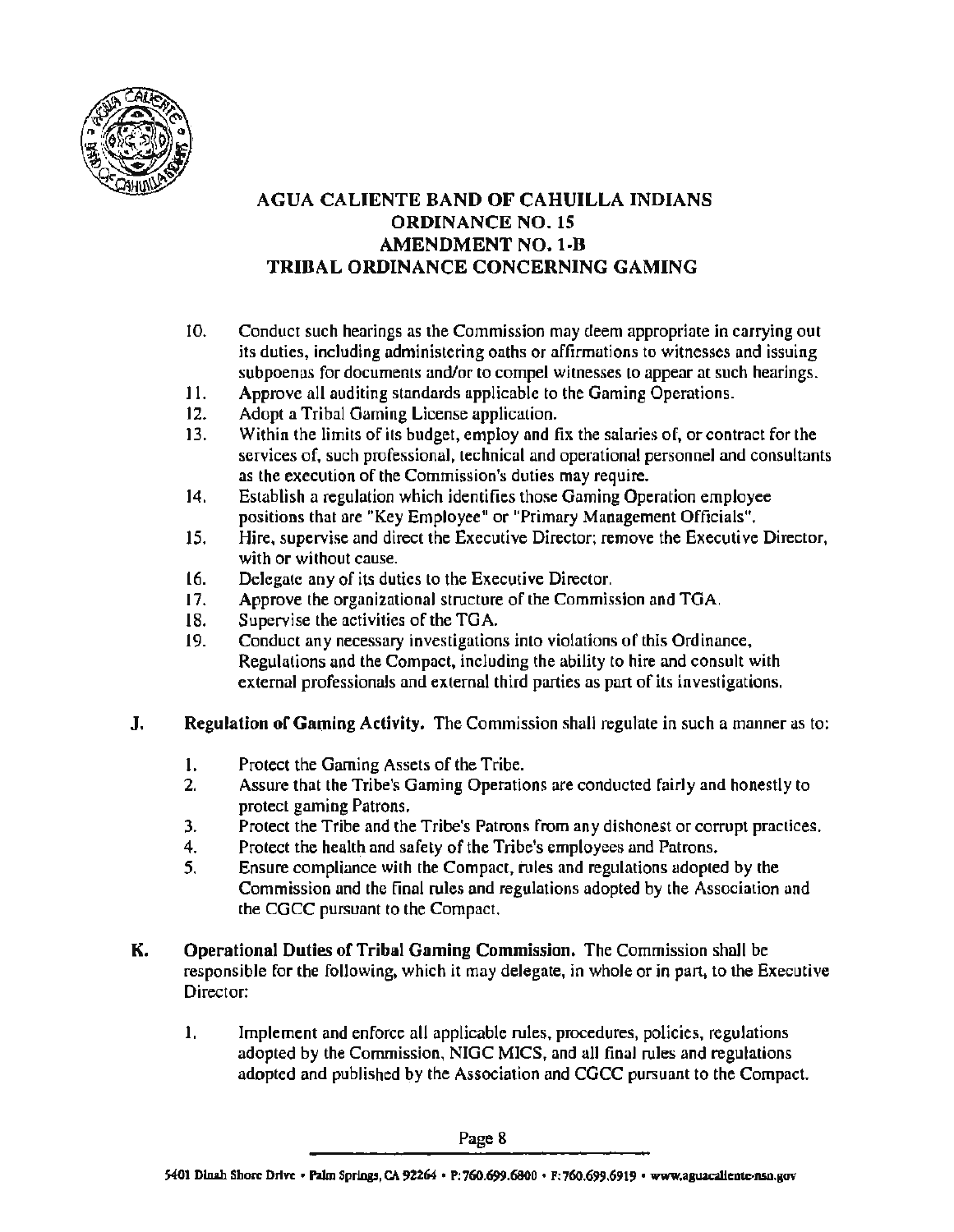

- 2. Adopt an annual operating budget and submit to the Tribal Council for approval.<br>3. Oversight of all Commission employees and taking appropriate personnel action.
- 3. Oversight of all Commission employees and taking appropriate personnel action.<br>4. Take all licensing actions including issuance renewal, suspension, and revocation
- Take all licensing actions including issuance, renewal, suspension, and revocation for any Applicant or Licensee.
- 5. Coordinate with local, County, State and Federal law enforcement agencies and public health and safety agencies as required by the Compact and the final published rules and regulations of the NIGC.
- 6. Cooperate with the Gaming Operation's internal and external auditors to assure full compliance with the Compact and final MICS and/or TICS adopted by the Commission.
- 7. Create a system for the Tribe's Gaming Facilities and operations to best prevent or discover employee and/or Patron dishonesty.
- 8. Work with the Gaming Operation's primary management officials lo make surveillance a management tool.
- 9. Work with the NIGC and CGCC on lheir audits of each Gaming Facility.
- JO. Alert appropriate Gaming Operation primary management officials of any suspicious, improper and/or dishonest activities by Gaming Facility employees, vendors and/or Patrons.
- 11. Ensure compliance of all Gaming Facilities with the Regulations and the Compact relating to public health and safety requirements, including food safety.
- 12. Review and approve alt plans and signs for the evacuation of employees, Patrons and the public from each Gaming Facility.
- 13. Review, revise and approve all plans and surveillance systems for the gaming floor, gaming devices, electronic, computer, or other technologic aids, table games, cage, and Gaming Facilities.
- 14. Establish and implement TICS that shall: (i) provide a level of control that equals or exceeds those set forth in NIGC Regulations at 25 C.F.R. Part 500; (ii) contain standards for currency transaction reporting that comply with 31 CFR part 103; (iii) establish standards for games that are not addressed in NfGC Regulations; and (iv) establish deadlines for compliance with the TICS in accordance with NIGC regulations.
- 15. When information is received through audits or other investigations that indicates a violation of Tribal, or applicable federal law or state law, to treat as confidential and provide such information to the appropriate Jaw enforcement officials.
- L. Civil and criminal actions. In its own name, or in the name of the Tribe, the Commission may bring any civil action in any court of competent jurisdiction to enforce

Page 9

٠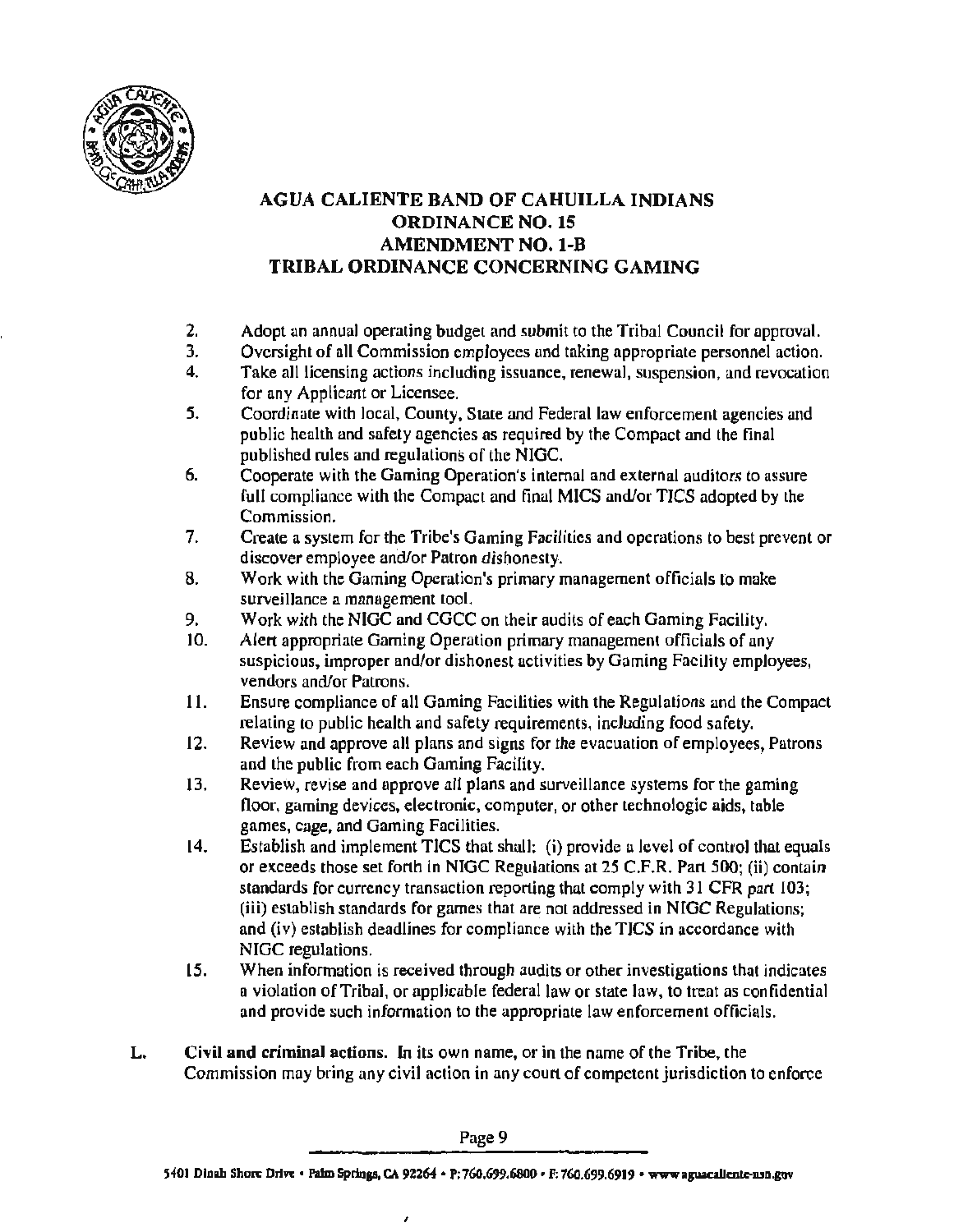

the provisions of this Ordinance or of any approved tribal-stale compact governing the Tribe's gaming activities, or to enjoin or prevent any violation of this Ordinance, of federal law, or of applicable state law occurring on the Tribe's Indian lands. Similarly, the Commission, either in its own name or in the name of the Tribe may request appropriate federal or state authorities to bring criminal charges for violations of applicable federal or state law occurring on the Tribe's Indian lands.

- M. Operating Budget. The Commission shall adopt an annual operating budget which shall be subject to the approval of the Tribal Council. The Commission may, in accordance with the budget, employ a staff as it deems necessary to fulfill its responsibilities under this Ordinance and may retain legal counsel, consultants, and other professional services, including investigative services, to assist the Commission with its responsibilities under this Ordinance. The expenses of the Commission identified in the annual operating budget shall be appropriated by the Council from the net revenues of the Gaming Facility.
- N. Orders. The Commission may issue any order or decision, which the Commission has the power to issue, to any Gaming Facility, licensee, or to any other person within the jurisdiction of the Tribe, to take any action or cease and desist from any action as may be required to protect to the public interest in gaming.

#### O. Procedures of Tribal Gaming Commission.

- 1. Regular Meetings. Regular meetings of the Commission may be held upon such notice. or without notice, and al such time and place as shall from time to time be fixed by the Commission. Unless otherwise specified by the Commission, no notice of such regular meetings shall be necessary.
- 2. Special Meetings. Special meetings of the Commission may be called by the Chairman of the Commission or may be held by teleconference or by polling. The Chairman shalJ fix. the time and place of the special meeting. Neirher the business to be transacted at, nor the purposes of, any regular or special meeting of the Commission need to be specified in the notice of the meeting.
- 3. Quorum. Three (3) Commission members shall constitute a quorum for the transaction of business. The concurrence of a majority of the Commissioners shall be required for any final determination by the Commission. The Commission may act in its official capacity, even if there are vacancies on the Commission. The Chairman shall preside at all meetings of the Commission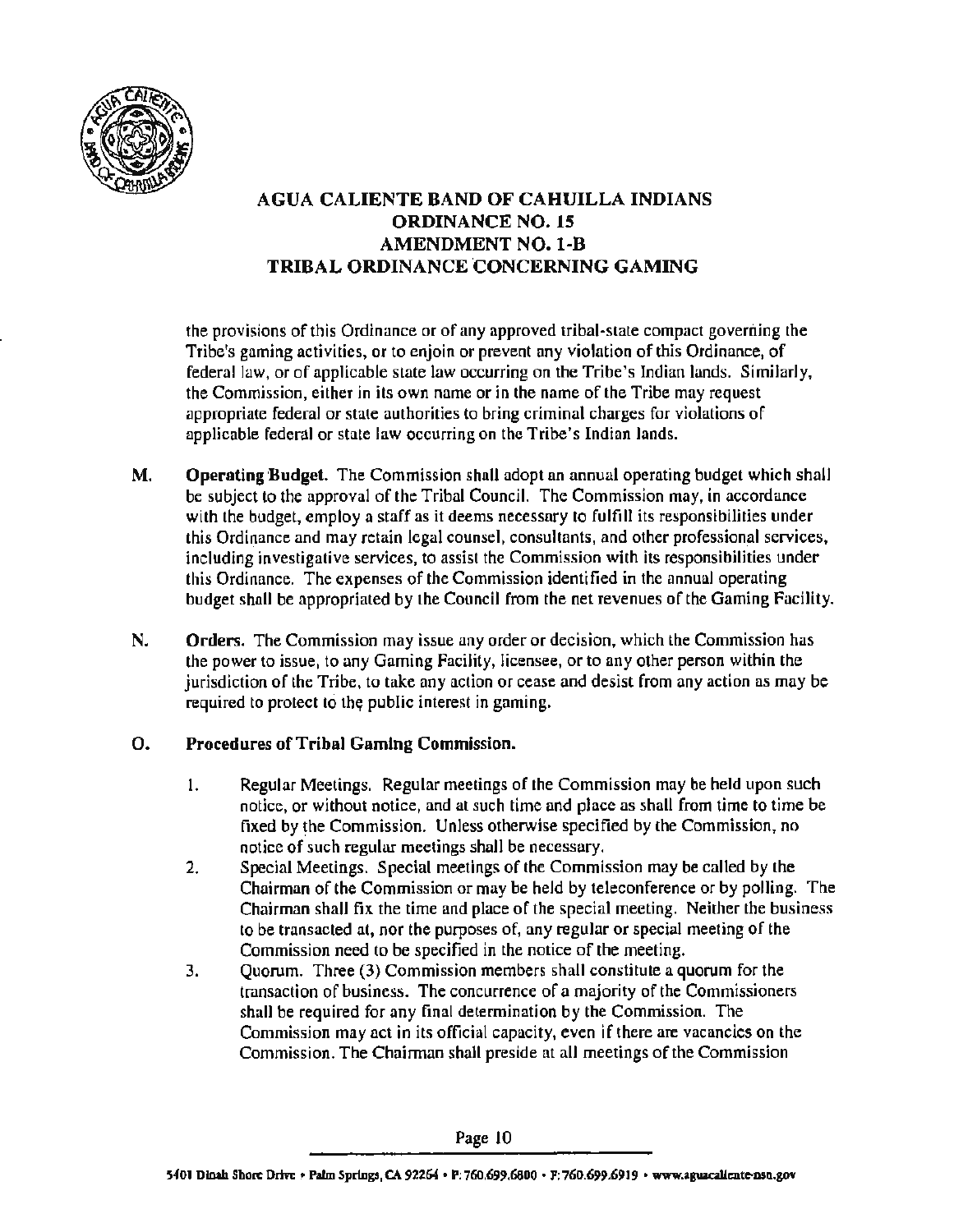

unless the Chairman designates another member lo preside in his or her absence. Approval of action by telephone or by polling is also authorized.

#### VI. USE OF GAMING REVENUE

- A. Authorized Uses. Net revenue from Gaming Activities shall be used only for the following purposes:
	- I. To fund Tribal government operations and programs.
	- 2. To provide for the general welfare of the Tribe and its members.
	- 3. To promote Tribal economic development.
	- 4. To donate to charitable organizations; or
	- *5.* To help fund operations of local government agencies. all in such amounts and on such terms as the Tribal Council may determine.
- B. Per Capita Payments. Should the Tribe elect to make per capita payments to Tribal members, it shall authorize such payments only upon approval of a plan submitted to the Secretary of the Interior pursuant to 25 U.S.C.  $\S$  2710(b)(3), as such section may be amended, renumbered, or re-designated from time to time.

#### VII. AUDIT

- A. Annual Audit. The Tribe shall cause to be included independent audits of Gaming Operations annually and shall submit the results of those audits to the NIGC.
- B. Inclusion of Gaming Related Contracts in Annual Audit. All gaming-related contracts that result in the purchase of supplies, services or concessions in excess of \$25,000.00 in any year, except contracts for professional legal and accounting services, shall be specifically included within the scope of the audit that is described in Section VII.A. above.

#### VIII. LICENSES FOR KEY EMPLOYEES AND PRIMARY MANAGEMENT **OFFICIALS**

A. Confidentiality. The Commission shall ensure that all records and information obtained as a result of an employee background investigation shall remain confidential and shall not be disclosed to any persons who are not direcrly involved in the licensing and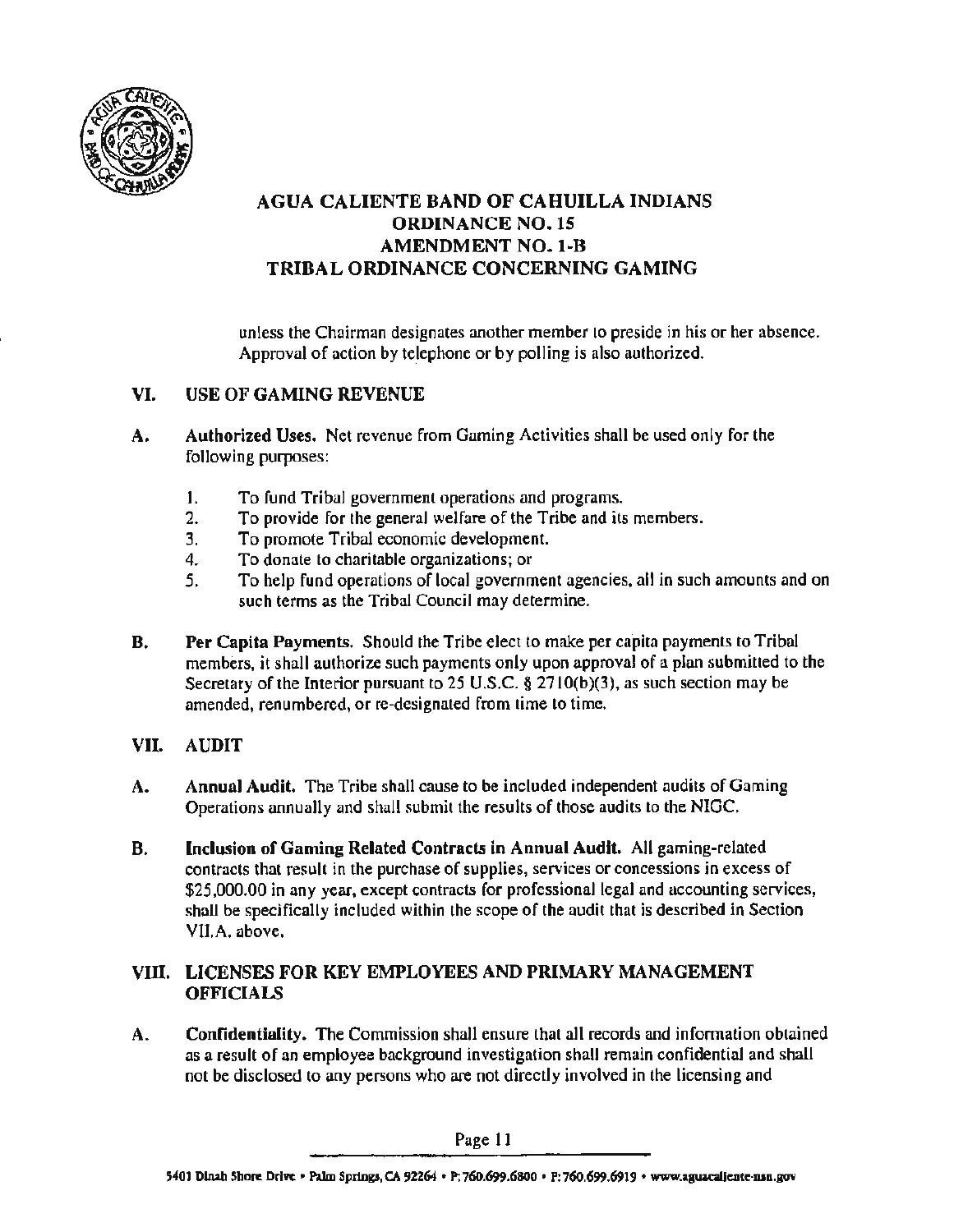

employment processes. Information obtained during the course of an employee background investigation shall be disclosed to members of management, human resource personnel and/or others employed by the Tribal Gaming Operation on a need-to·know basis. for actions taken in their official capacities. The confidentiality requirements of this Section do not apply to requests for such records or infonnation from any Tribal, federal, or state law enforcement or regulatory agency, or for the use of such records or information by the Commission and staff in the performance of their official duties.

#### B. Granting a Gaming License.

- I. Responsibility. The Commission shall have the authority and duty to issue licenses to key employees and primary management officials.
- 2. License Required. All key employees and primary management officials shal1 obtain a license from the Commission to work in the Tribe's Gaming Operation.
- 3. Types of licenses.
	- i. Temporary License.
	- ii. Gaming License.
	- iii. Vendor Gaming License.
	- iv. Vendor Non·Gaming License.
	- v. Vendor One-Time Use License.

#### C. License Application.

I. The following notice shall be placed on the Commission license application form for a key employee or a primary management official before it is filled out by an applicant:

"In compliance with the Privacy Act of 1974, the following information is provided: Solicitation of the information on this form is authorized by 25 U.S.C. §§ 2701 el seq. The purpose of the requested information is to determine the eligibility of individuals to be granted a gaming license. The information will be used by the Tribal gaming regulatory authorities and by the National Indian Gaming Commission members and staff who have need for the information in the performance of their official duties. The information may be disclosed by the Tribe or the NIGC to appropriate Federal, Tribal. State, local, or foreign law enforcement and regulatory agencies when relevant to civil, criminal or regulatory investigations or prosecutions or when pursuant to a requirement by a tribe or the NIGC in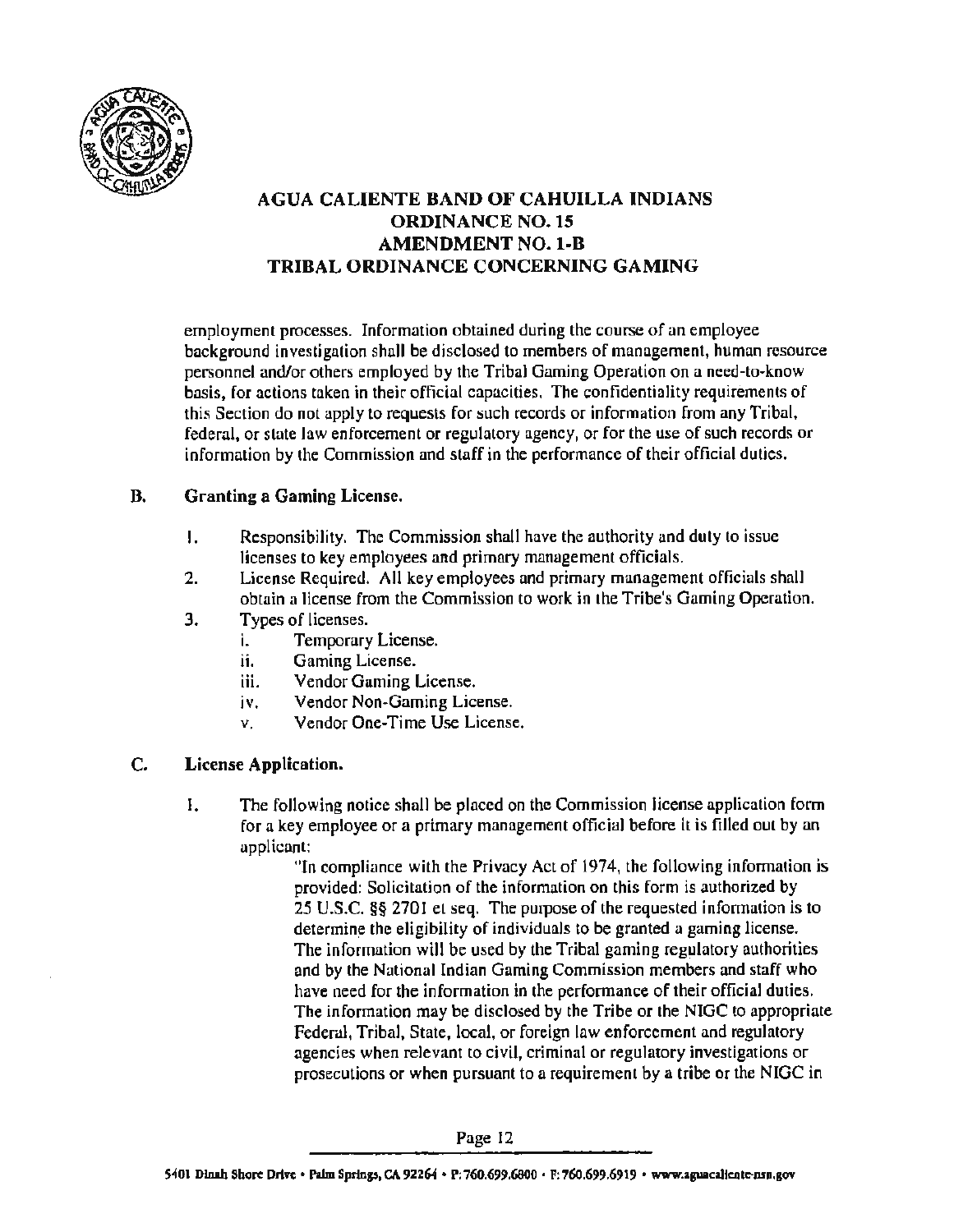

connection With the issuance, denial. or revocation of a gaming license. or investigations of activities while associated with a tribe or a Gaming Operation. Failure to consent to the disclosures indicated in this notice will result in a tribe being unable to license you for a primary management official or key employee position.

The disclosure of your Social Security Number (SSN) is voluntary. However, failure to supply a SSN may result in errors in processing your application."

- 2. The following additional notice shall be placed on the application form for a key employee or a primary management official before it is filled out by an applicant:
	- "A false statement on any part of your license application may be grounds for denying a license or the suspension or revocation of a license. Also, you may be punished by fine or imprisonment (U.S. Code, title 18, section 1001)."
- 3. Existing Employees. The Commission shall notify in writing existing key employees and primary management officials that they shall: (I) complete a new application form that comains a Privacy Act Notice or sign a statement that conlains the Privacy Act Notice and consent to the routine uses described in that Notice; and (2) complete a new application form that contains the False Statement Notice or sign a statement that contains the False Statement Notice.

#### D. License Fees.

The Commission may charge a license fee to cover its expenses in investigating and licensing.

#### E. Fingerprints.

The Commission shall perform a background investigation for each primary management official and key employee of the Gaming Operation. The Commission shall request fingerprints from each primary management official and key employee. Fingerprints shall be taken by the Commission. Fingerprints will then be forwarded to the NIGC for processing through the Federal Bureau of Investigation ("FBI") and the National Criminal Information Center to determine the applicant's criminal history. if any.

#### F. Background Investigations.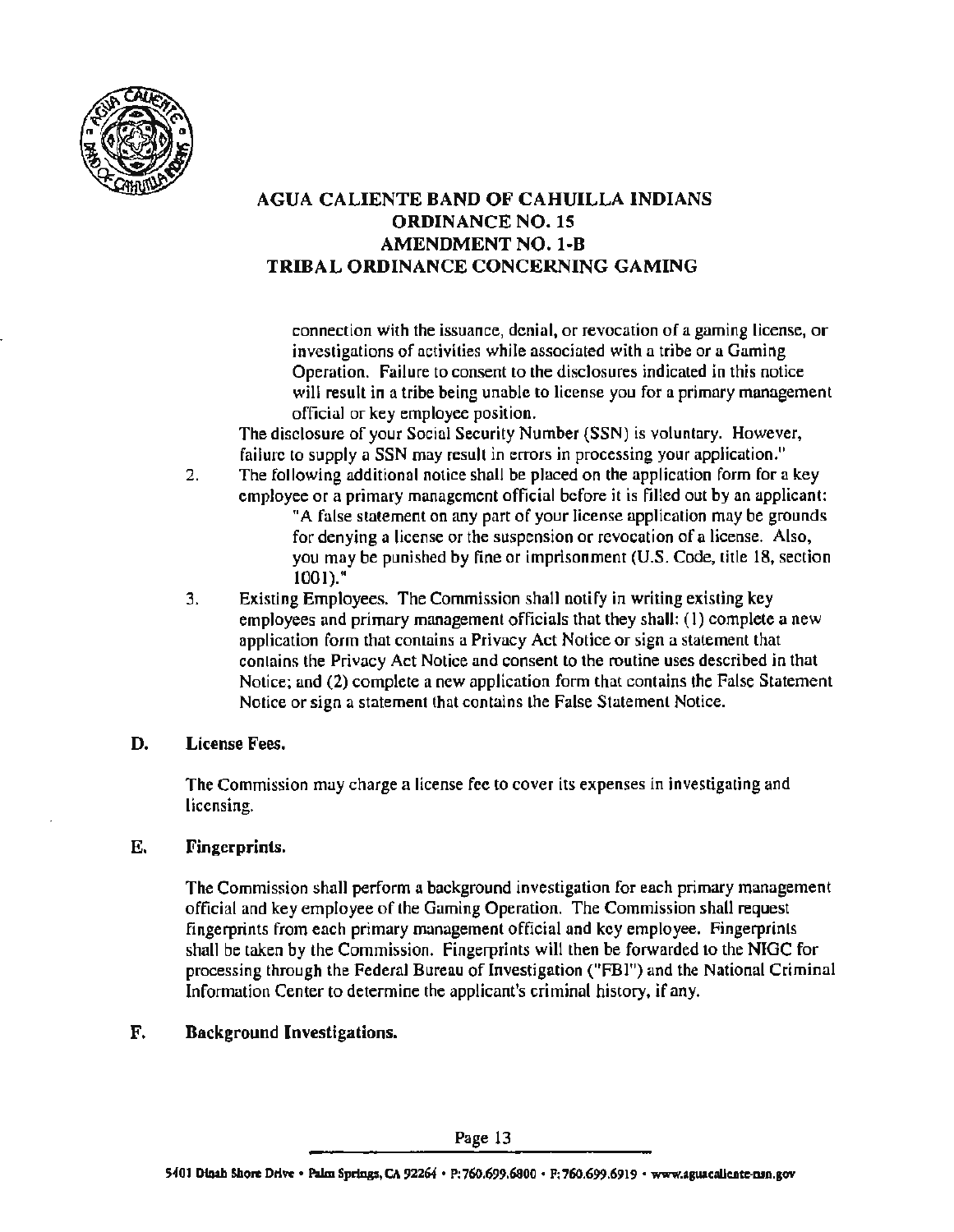

- l. The Commission shall perform a background investigation for each primary management official and key employee in its Gaming Operation.
- 2. The Commission is responsible for conducting the background investigations of primary management officials and key employees.
- 3. The Commission shall obtain from each primary management official and key employee all of the following information:
	- a. Full name, other names used (oral or written), social security number, birth date, place of birth. citizenship, gender and all languages spoken and/or written).
	- b. Currently, and for the previous five (5) years, business and employment positions held, ownership interests in those businesses, business and residential addresses, and driver's license numbers.
	- c. The names and current addresses of at least three (3) personal references. including one { 1) personal reference who was acquainted with the applicant during each period of residence listed under paragraph 3.b. of this Section.
	- d. Current business and residential telephone numbers. and all cell phone numbers.
	- e. A description of any existing and previous business relationships with other tribes, including any ownership interests in the businesses.
	- f. A description of any existing and previous business relationships with the gaming industry generally. including ownership interests in the businesses.
	- g. The name and address of any licensing or regulatory agency with which the person has filed an application for a license or permit related to gaming, whether or not such license or permit was granted.
	- h. For each felony for which there is an ongoing prosecution or a conviction. the charge, the name and address of the court involved, and the date of disposition, if any.
	- i. For each misdemeanor conviction or ongoing misdemeanor prosecution (excluding minor traffic violations) within 10 years of the date of the application, the name and address of the court involved and the date of disposition, if any.
	- j. For each criminal charge (excluding minor traffic charges), whether or not there is a conviction, if such criminal charge is within 10 years of the date of the application. and is not otherwise listed pursuant to paragraphs 3.h. or 3.i. of this Section, the criminal charge, the name and address of the court involved, and the date of disposition, if any.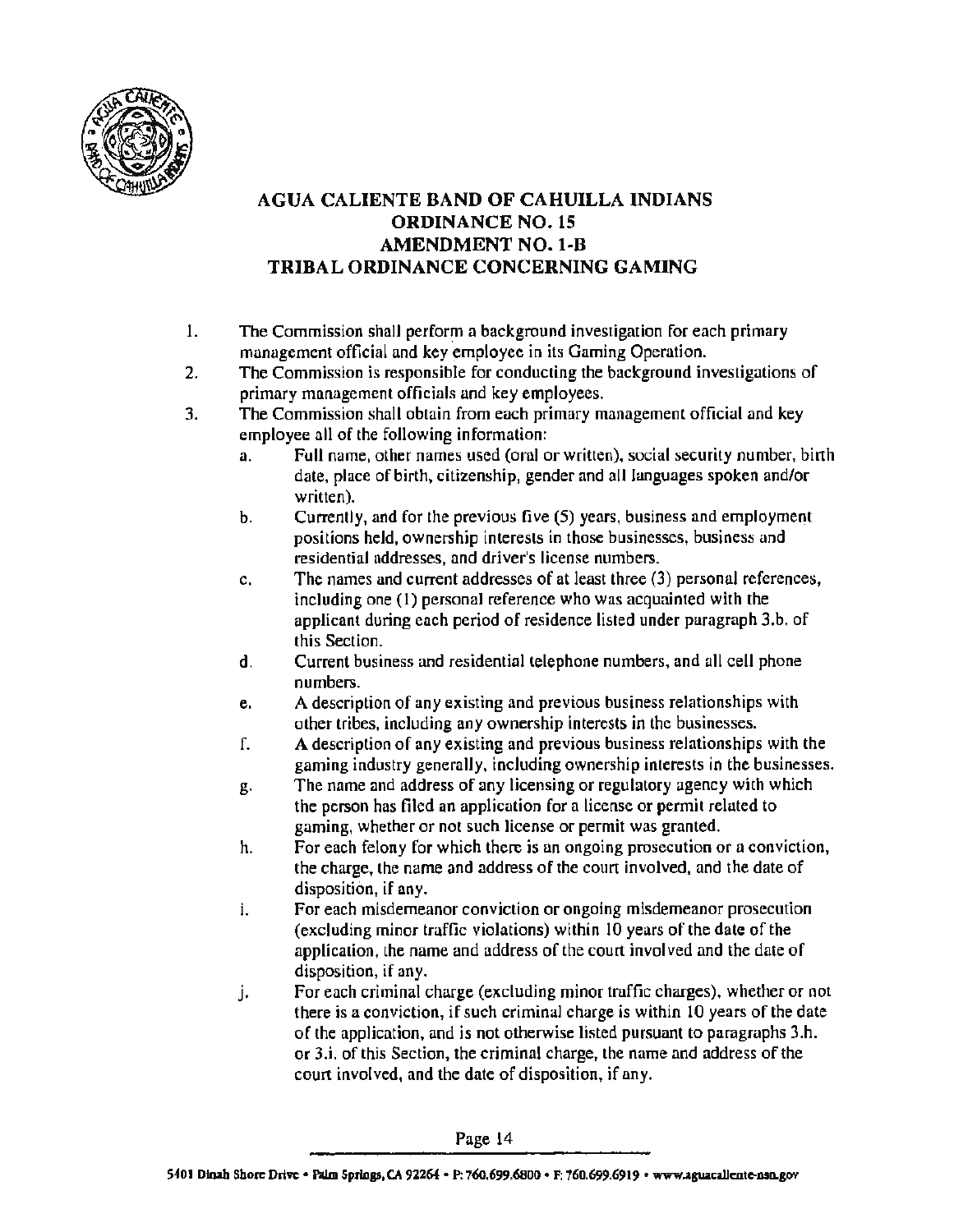

- k. The name and address of any licensing or regulatory agency with which the person has filed an application for an occupational license or permit, whether or not such license or permit was granted.
- I. A photograph.
- m. Any other information the Commission deems relevant; and
- n. Fingerprints obtained in accordance with procedures adopted by the Tribe pursuant to 25 C.F.R. § 522.2(h). as may be amended, renumbered, or redesignated from time to time.
- 4. When a primary management official or key employee is employed by the Tribe, a complete application file, containing all of the information listed in Section F.3., shall be maintained.

#### G. Procedures for Conducting Background Investigations.

- 1. The Commission, or its agent, shall employ or engage an investigator to conduct a background investigation of each Applicant for a primary management official or key employee position. The investigation must be sufficient to allow the Commission to make an eligibility determination under Section VIII.I of this Ordinance. The investigator shall:
	- a. Verify the Applicant's identity through items such as a social security card, driver's license, birth certificate or passport.
	- b. Contact each personal and business reference provided in the license application. when possible.
	- c. Conduct a personal credit check.
	- $d.$  Conduct a civil history check for past or outstanding judgments, current liens, past or pending lawsuits, and any other information deemed to be relevant.
	- e. Conduct a criminal history records check by submitting the applicant's fingerprints to the NIGC or to another law enforcement agency for forwarding to the FBI to perform a criminal history records check utilizing the FBI's data base.
	- f. Based on the results of the criminal history records check. as well as information acquired from an Applicant's self-reporting or from any other source. obtain information from the appropriate court regarding any past felony and/or misdemeanor convictions or ongoing prosecutions within the past 10 years.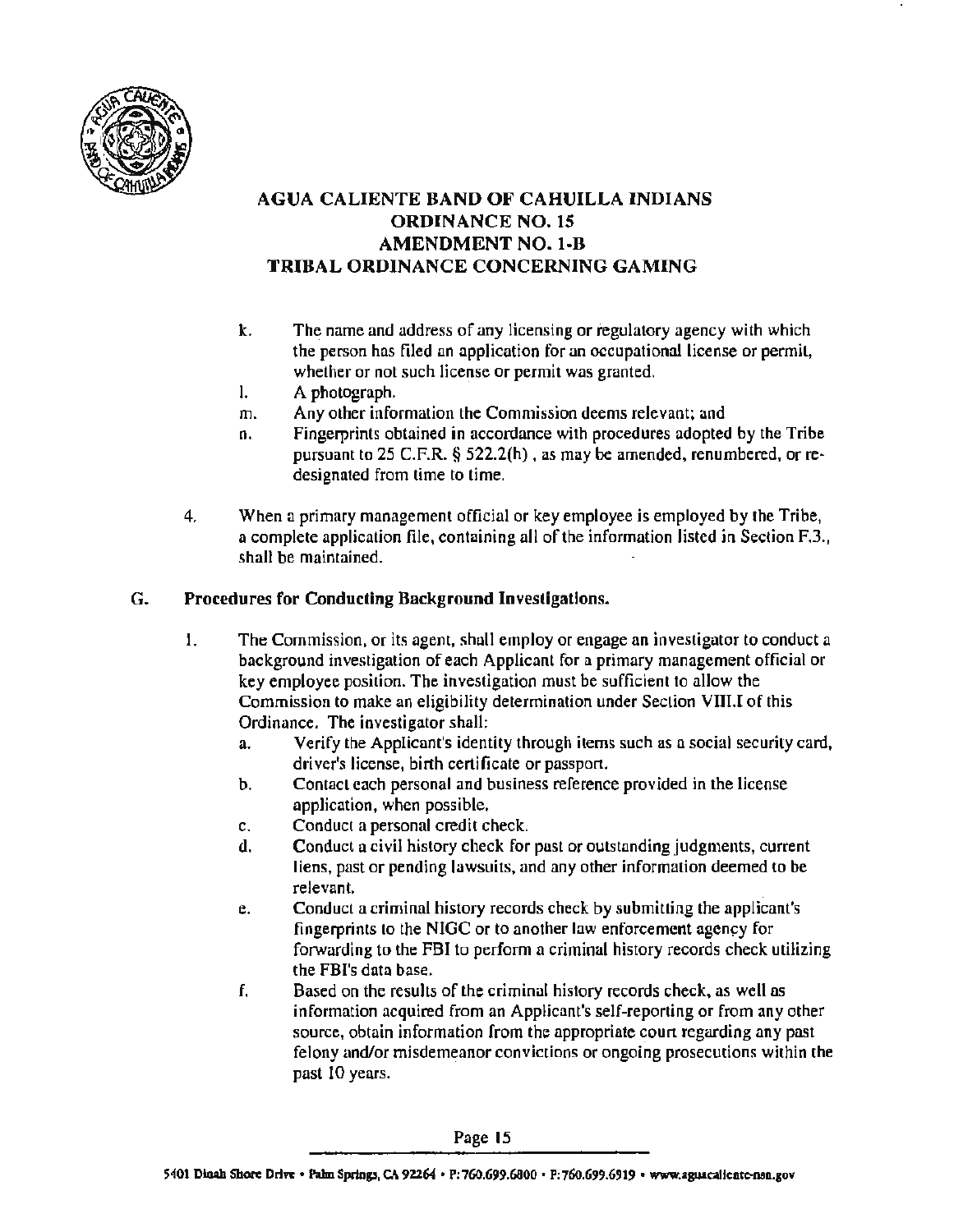

- g. Inquire into any previous or existing business relationships with the gaming industry, including with any tribes with Gaming Operations, by contacting the entities or tribes.
- h. Verify the Applicant's history and current status with any licensing agency by contacting the agency.
- i. Take other appropriate steps to verify the accuracy of the information, focusing on any problem areas noted.

#### H. Investigative Reports.

- I. The Commission shall create and maintain an investigative report for each background investigation of a primary management official or key employee.
- 2. Investigative reports shall include all of the following information:
	- a. Steps taken in conducting the investigation;
	- b. Results obtained;
	- c. Conclusions reached; and
	- d. The basis for those conclusions.

# I. Eligibility Determinations.

- 1. Before a license is issued to a primary management official or key employee, the Commission shall make a finding concerning the eligibility of that person for receiving a Gaming License by reviewing the Applicant's prior activities, criminal record, if any, and reputation, habits and associations.
- 2. If the Commission in applying the standards adopted in this Ordinance, determines that licensing the person poses a threat to the public interest or to the effective regulation of gaming, or creates or enhances the dangers of unsuitable, unfair or illegal practices, methods and/or activities in the conduct of gaming, he or she shall not license that person in a key employee or primary management official position.
- 3. Copies of the eligibility determination shall be included with the notice of results that must be submitted to the NIGC before the licensing of a primary management official or key employee.
- 4. Any felony convictions will find the Applicant ineligible for a Gaming License.

#### J. Notice of Results of Background Investigations.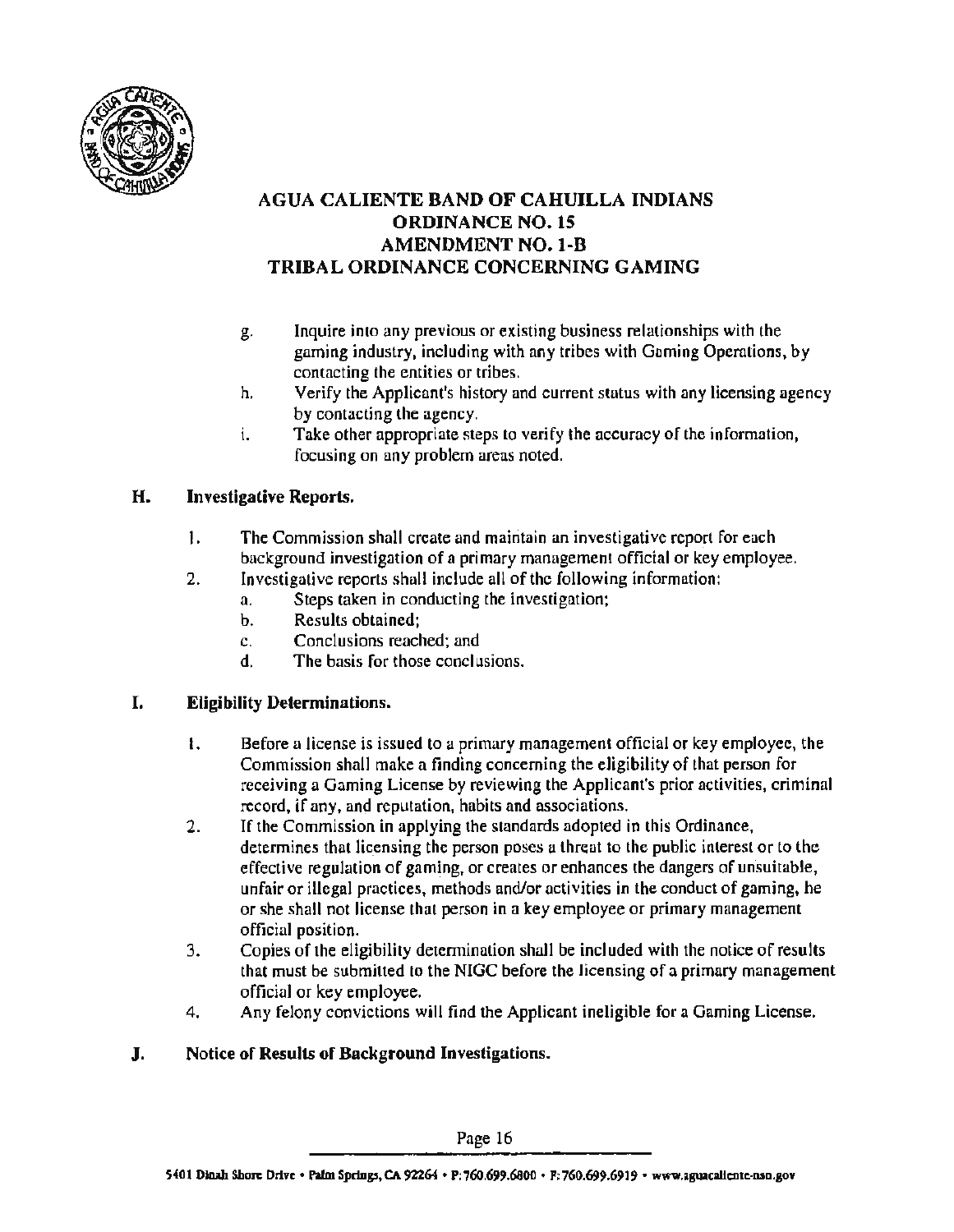

- I. Before issuing a license lo a primary management official or key employee, 1he Commission shall prepare a notice of results of the Applicant's background invesligation to submit to the NIGC.
	- a. The notice of resulls must be submitted to the NIGC no later than sixty (60) days after the Applicant begins working for the Gaming Operation.
- 2. The notice of results shall include the following information:
	- a. The Applicant's name, date of birth, and social security number.
	- b. The date on which the Applicant began, or will begin, working as a primary management official or key employee.
	- c. A summary of the information presented in the investigative report, including:
		- i. Licenses that have previously been denied;
		- ii. Gaming Licenses that have been revoked, even if subsequently reinstated;
		- iii. Every known criminal charge brought against the applicant within the last ten  $(10)$  years of the date of the application; and
		- iv. Every felony offense of which the applicant has been convicted or any ongoing prosecution; and
	- d. A copy of the eligibility determination made in accordance with Section VIII.I.

# K. Granting Gaming Licenses.

- 1. All primary management officials, key employees and gaming employees of the Gaming Operation must have a Gaming License issued by the Tribe.
- 2. The Commission is responsible for granting and issuing Gaming Licenses to primary management officials and key employees.
- 3. The Commission may license a primary management official or key employee applicant after submitting a notice of results of the Applicant's background investigation to the NIGC, as required by Section VIII.J.
- 4. The Commission shall notify the NIGC of the issuance of a Gaming License to a primary management official or key employee within thirty (30) days of issuance.
- 5. The Tribe shall not employ an individual in a primary management official or key employee position who does not have a Gaming License after ninety (90) days of beginning work at the Gaming Operation.
- 6. The Commission must reconsider a license application for a primary management official or key employee if it receives a statement of itemized objections to issuing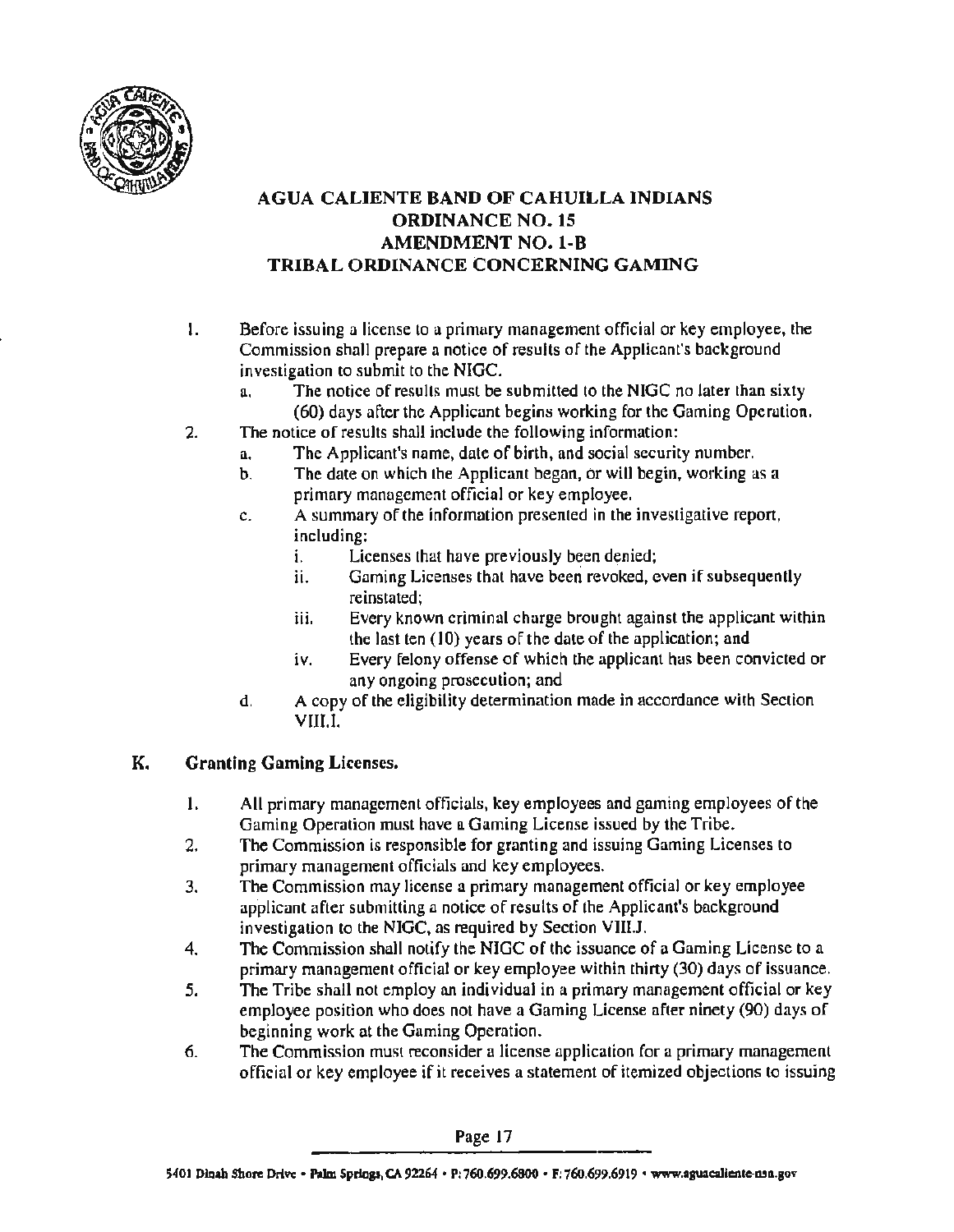

such a license from the NIGC, and those objections are received within thirty (30) days of the NIGC receiving a notice of results of the applicant's background investigation.

- a. The Commission shall take the NIGC's objections into account when reconsidering a license application.
- 7. The Commission will make the final decision whether to issue a license to an Applicant for a primary management official or key employee position.
- 8. If the Commission has issued a license to a primary management official or key employee before receiving the NIGC's statement of objections, notice and a hearing shall be provided to the Licensee, as required by Section VIII.M.

#### L. Denying Gaming Licenses.

- I. The Commission shall not license a primary management official or key employee if an authorized Tribal official determines, in applying the standards in Section VIII.I for making a license eligibility determination, that licensing the person:
	- a. Poses a threat to the public interest;
	- b. Poses a threat to the effective regulation of gaming; or
	- c. Creates or enhances the dangers of unsuitable. unfair or illegal practices, methods and/or activities in the conduct of gaming.
- 2. When the Commission does not issue a license to an Applicant for a primary management official or key employee position, or revokes a previously issued license after reconsideration, it shall:
	- a. Notify the NIGC; and
	- b. Forward copies of its eligibility determination and notice of results of the Applicant's background investigation to the NIGC for inclusion in the Indian Gaming Individuals Record System.

#### M. Gaming License Suspensions and Revocations.

- 1. If, after a license is issued to a primary management official or a key employee, the Commission receives notice from the NIGC that the primary management official or key employee is not eligible for employment, the Commission shall do the following:
	- a. Immediately suspend the license;
	- b. Provide the Licensee with written notice of the suspension and proposed revocation; and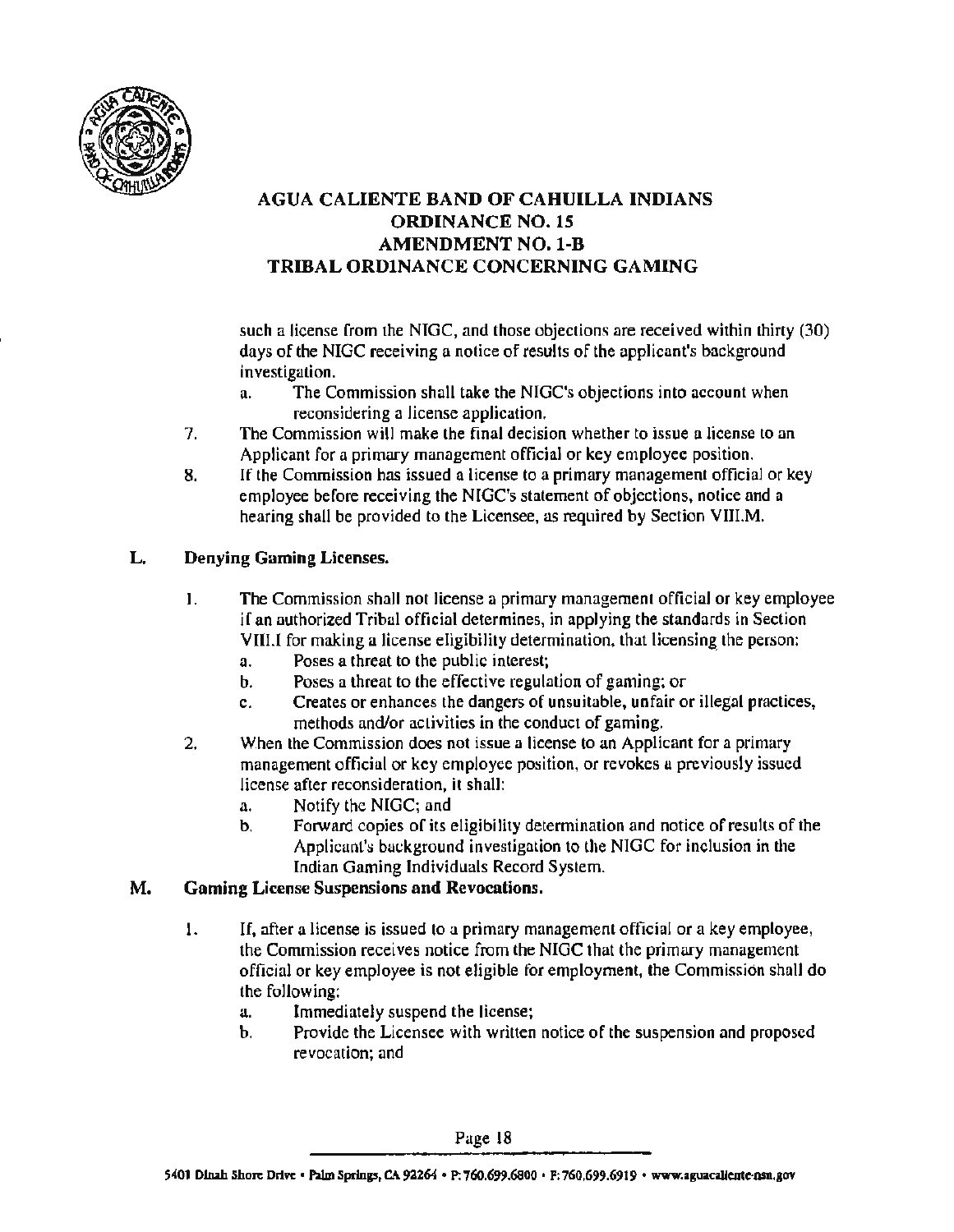

- c. Provide the Licensee with notice of a time and place for a hearing on the proposed revocation of the license.
- 2. The right to a revocation hearing vests only after a license is granted under this Ordinance.
- 3. Following a revocation henring, the Commission shall decide whether to revoke or reinstate the license al issue.
- 4. The Commission shall notify the NIGC of its decision lo revoke or reinstate a license within forly-five (45) days of receiving notification from the NIGC that a primary management official or key employee is not eligible for employment.

#### N. Records Retention.

- I. The Commission shall retain, for no Jess than three years from the date a primary management official or key employee is terminated from employment with the Tribe, the following documentation:
	- a. Applications for licensing;
	- b. Investigative Reports; and
	- c. Eligibility Determinations.

#### IX. PLACE, FACILITY AND LOCATION LICENSES

A. Individual Licenses. The Commission shall issue a separate license to each place. facility or location on Indian lands where Class 11 and/or Class Ill gaming is conducted under this Ordinance in accordance with 25 U.S.C.  $\S 2710(b)(1)(B)$ .

#### X. PROTECTION OF THE ENVIRONMENT AND PUBLIC HEALTH AND **SAFETY**

- A. Class Il and Class III Gaming Fucilities shall be constructed and maintained in a manner that adequately protects the environment and the health and safety of the public.
- B. Class 1I and Class III Gaming shall be operated in a manner which adequately protects the environment and the public health and safety.

#### XI. ENFORCEMENT AND HEARINGS PROCEDURES.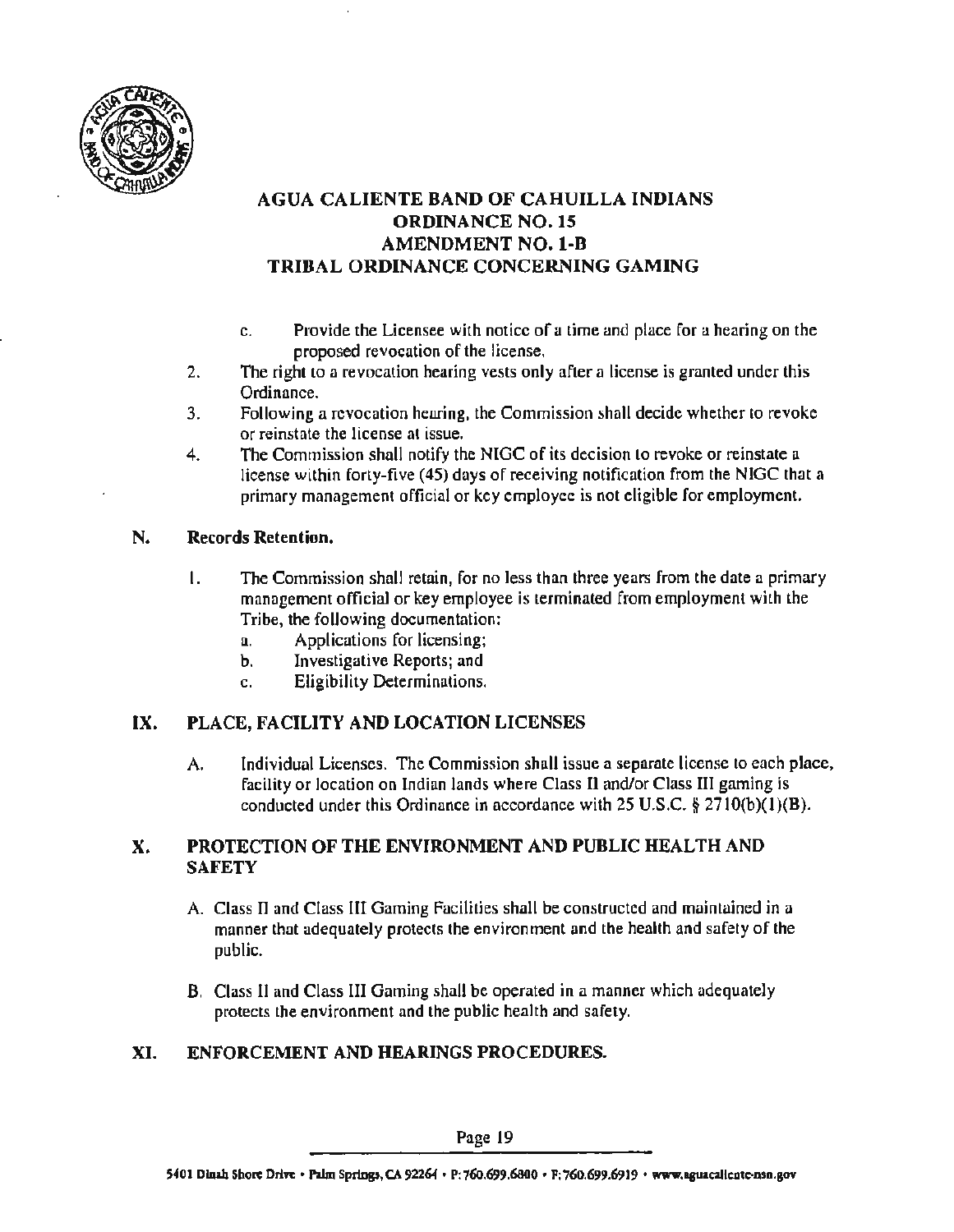

- A. Any person who violates any provision of this Ordinance shall be subject denial, suspension or revocation of a Gaming License, and/or exclusion from attendance at any Gaming Facility. The Commission shall have the jurisdiction to enforce the provisions of this Ordinance on any person within the jurisdiction of the Tribe.
- B. Notice of Commission action. No action of the Commission to revoke a Gaming License shall be valid unless the person or entity affected is given written notice of the proposed action and the opportunity to appear and to be heard before the Commission, either in person or through a representative or legal counsel and to submit such evidence as the Commission deems relevant to the matter at issue at least nine (9) days before the hearing. No notice is necessary to suspend a Gaming License, but a revocation hearing must be held within thirty (30) days or the suspension shall be discharged automatically. These deadlines may be extended in the discretion of the Commission due to extenuating circumstances.
- C. Notice of Violation.
- l. The Commission may issue a notice of violation to any per.son or entity for a violation of any provision of the Ordinance, Regulations. Compact, IGRA or other applicable Tribal or federal law or implementing regulations.
- 2. A notice of violation shall contain:
	- a. A citation to the Tribal or federal requirement that has been or is being violated;
	- b. A description of the circumstances surrounding the violation, set forth in common and concise language;
	- c. Measures required to correct the violation;
	- d; A reasonable time for correction, if the respondent cannot take measures to correct the violation immediately; and
	- e. Notice of rights of appeal.
- D. Order of Temporary Closure.
- I. Simultaneously with, or subsequent to, the issuance of a notice of violation, the Commission mny issue an order of temporary closure of all or part of a Gaming Operation for substantial violations of Tribal and/or federal law.
- 2. The operator shall close the Gaming Operation upon service of an order of temporary closure, unless the order provides otherwise.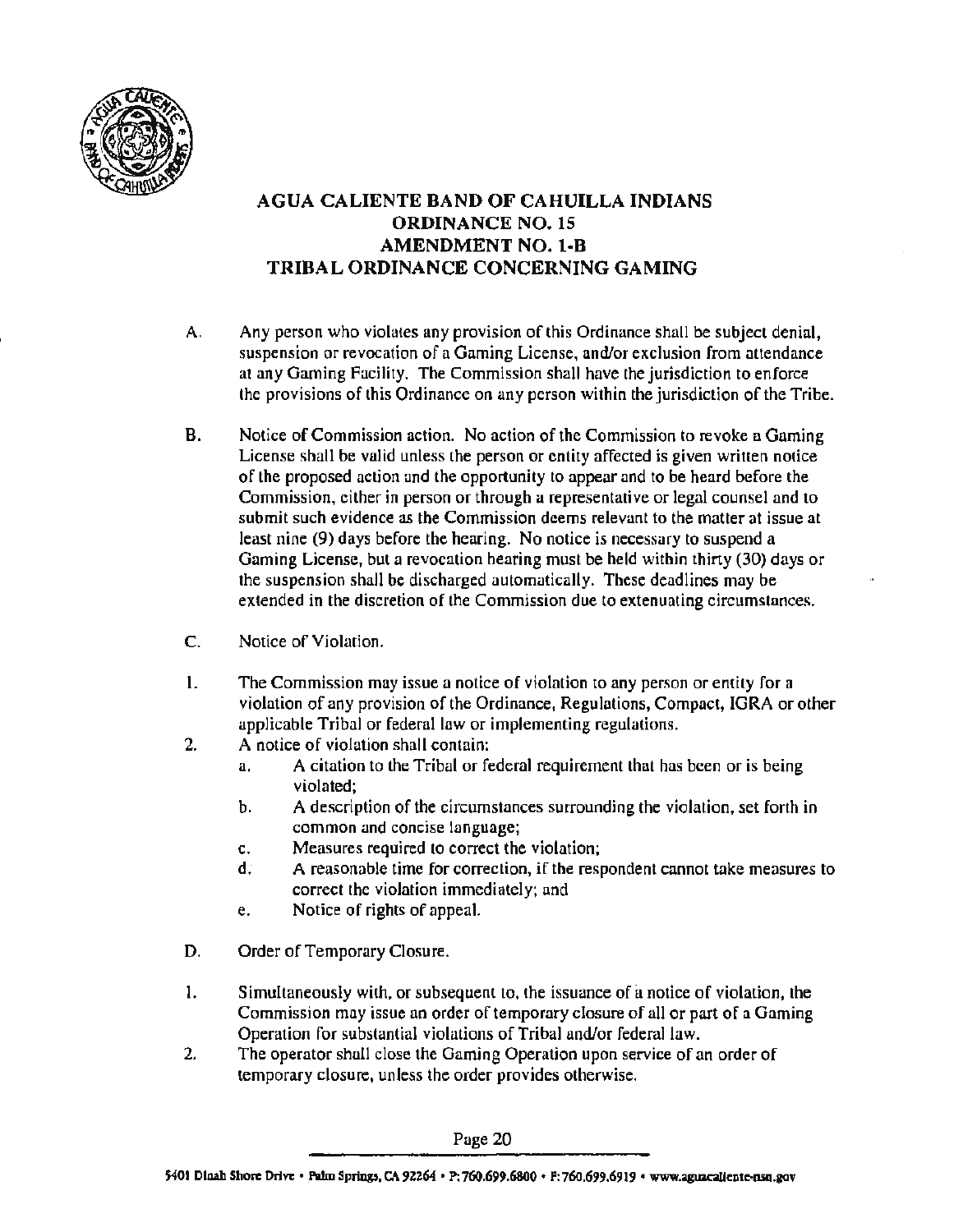

- 3. Informal expedited review. Within one (1) day after service of an order of temporary closure. the respondent moy request, orally or in writing. informal expedited review by the Commission.
	- a. The Commission shall complete the expedited review provided for by this paragraph as soon as is practical and no later than one ( l) day after receipt of a timely request.
	- b. The Commission shall, as soon as is practicable and no later than one (1) day after the expedited review provided for by this paragraph, decide whether to continue an order of temporary closure and provide the respondent with an explanation of, and the factual basis for, that decision.
	- c. Whether or not a respondent seeks informal expedited review under this paragraph, within thirty (30) days after the Commission serves an order of temporary closure. the respondent may appeal the order to the full Commission under Section IX.F. Otherwise. the order shall remain in effect unless rescinded by the Commission for good cause.
- E. Civil Fine Assessments.
- 1. The Commission may impose a fine of not more than \$2,500.00 for each violation.
- 2. The Commission shall review each notice of violation and order of temporary closure to determine whether a civil fine will be assessed, the amount of the fine, and, in the case of continuing violations, whether each daily illegal act or omission will be deemed a separate violation for purposes of the total civil fine assessed.
- 3. Within  $fifteen (15)$  days after service of a notice of violation, or such longer period as the Commission may grant for good cause, the respondent may submit written information about the violation to the Commission. The Commission shall consider any information so submitted in determining the facts surrounding the violation and the amount of the civil fine.
- 4. The Commission shall serve a copy of the proposed assessment on the respondent within thirty (30) calendar days after the notice of violation was issued, when practicable.
- *5.* The Commission may review and reassess any civil fine, if necessary, to consider facts that were not reasonabJy available on the date of issuance of the proposed assessment.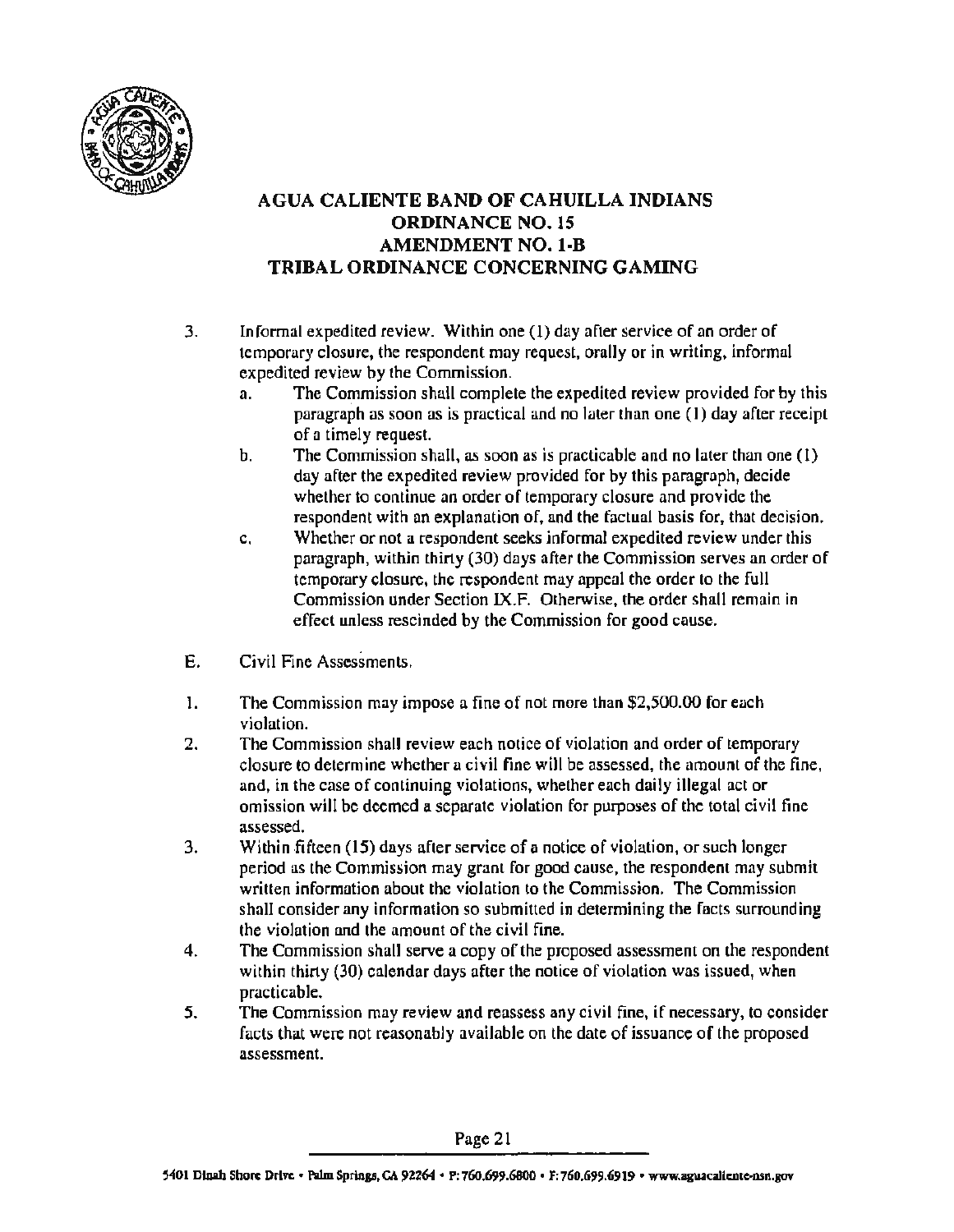

- 6. If the respondent fails to request a hearing as provided in Subsection F of this Section, the proposed civil fine assessment shall become a final order of the Commission. Civil fines assessed under this Section shall be paid by the person assessed and shall not be treated as an Operating Expense of the Gaming Operation.
- F. Appeals Before the Commission.
- I. A respondent may request a hearing to contest a notice of violation, order of temporary closure, civil fine assessment or order of exclusion by submitting a notice of appeal to the Commission within thirty (30) days after service of:
	- a. A notice of violation;
	- b. A proposed civil fine assessment or reassessment;
	- c. An order of temporary closure; or
	- d. An order barring a person or employee from one or more Gaming Facility.
- 2. A notice of appeal shall reference the notice or order from which the appeal is taken.
- 3. Within five (5) days after filing a notice of appeal, the Commission shall schedule a hearing for no later than thirty (30) days from date of notice of appeal. Notice of hearing shall include the time, date and place of the hearing and shall be served to the respondent by first class mail at his or her last known address.
- 4. At the hearing, the respondent is entitled to call witnesses and present evidence.
- 5. Within ten (IO) days after the respondent receives notice of the hearing, the respondent shall file with the Commission a supplemental statement that states with particularity the relief desired and the grounds therefor.
	- a. The supplemental statement should include, when available, supporting evidence in the form of affidavits. If the respondent wishes to present oral testimony or witnesses at the hearing, the respondent shall include notice of this in the supplemental statement.
		- i. The notice shall specify the names and job titles of proposed witnesses, and state whether a closed hearing is requested and, if so, why.
- 6. The respondent may waive in writing his or her right to an oral hearing and instead elect to have the matter determined by the Commission solely on the basis of written submissions,
- 7. The full Commission shall decide the matter by mujority vote. A written decision by the Commission shall be issued to all parties within thirty (30) days from the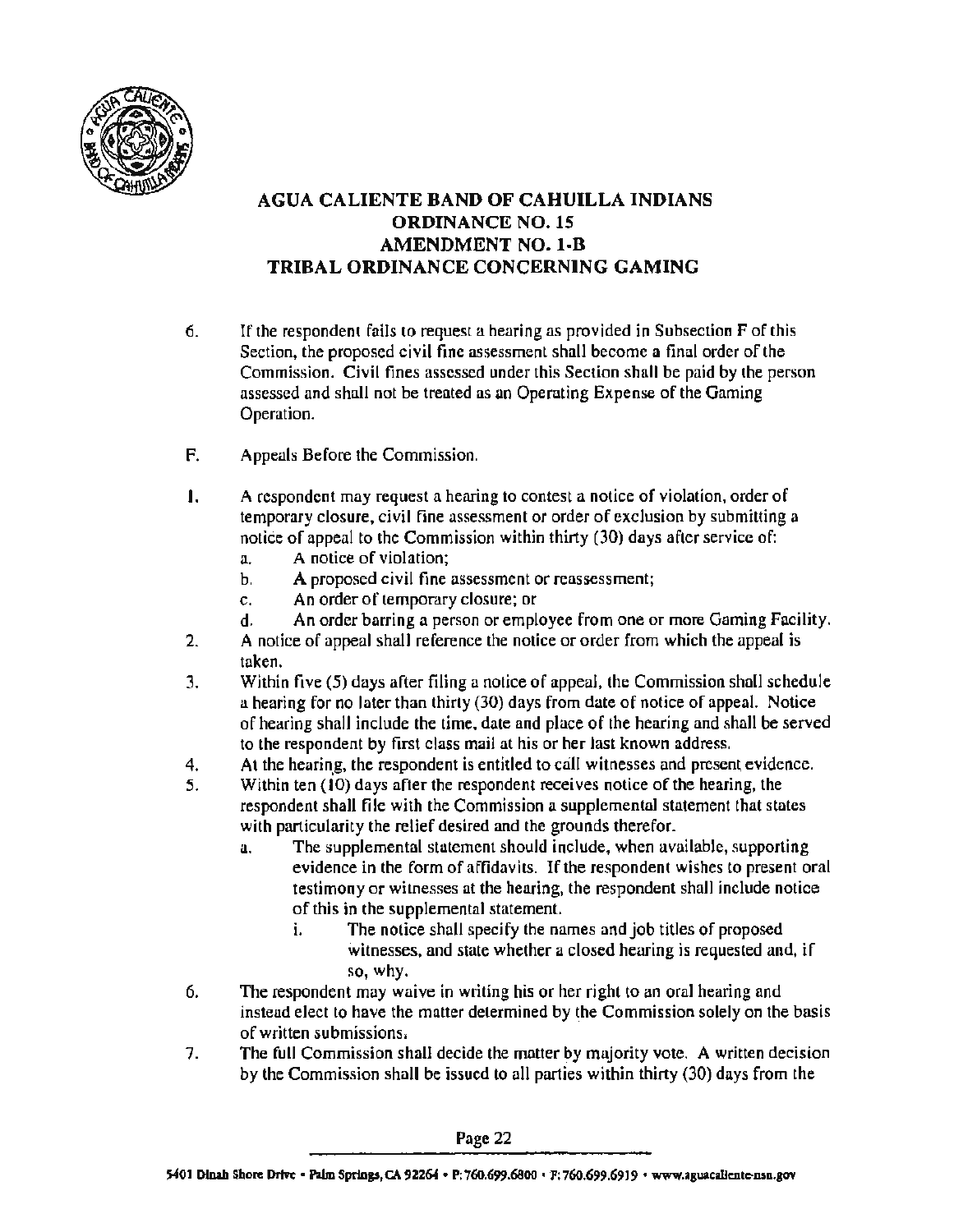

hearing date. The decision of the Commission shall be based upon the whole record and shall include findings of fact and conclusions of law upon each material issue of fact or law presented on the record.

- 8. ln deciding such appeals, the Commission shall apply a preponderance of the evidence standard.
- 9. The decision of the Commission on the appeal shall be final and not subject to judicial review.
- G. License Hearings.
- I. The Commission can take the following licensing actions:
	- a. Suspension of any license;
	- $b.$  Revocation of any license:
- 2. The Executive Director shall summarily suspend the tribal Gaming License of any employee or vendor if the Commission determines that the continued licensing of the person or entity could constitute a threat to the public health or safety or may summarily suspend the license of any employee or vendor if the Commission determines that the continued licensing of the person or entity may violate the Tribal Gaming Agency's licensing or other standards and shall notify the holder of the suspended license in writing about proposed licensing action and hearing date, time and location within twenty-four (24) hours from suspension.
- 3. For licensing actions other than the summary suspension addressed in G.2 above, the Executive Director shall provide the Licensee or Vendor written notice of the proposed suspension or revocation within three (3) days of the decision to take such licensing action. The notice shall include the date, time and location of a License Hearing to review the proposed licensing action no later than thirty (30) days from date of notice to suspend or revoke a gaming license.
- 4. The Licensee or Vendor shall be given at least nine (9) days written notice of the License Hearing.
- *5.* The notice shall be sent by regular mail to the Licensee at their last known address and shall contain the date. time and location of the hearing a detailed statement of the allegations that are the basis for the suspension and proposed licensing action, and identify any evidence that the Commission intends to consider during the hearing, including the identity of all witnesses who will testify before the Commission concerning the proposed action.
- 6. The Licensee shall be given the opportunity to review the evidence and take notes at the Commission premises. No material shall be removed from those premises.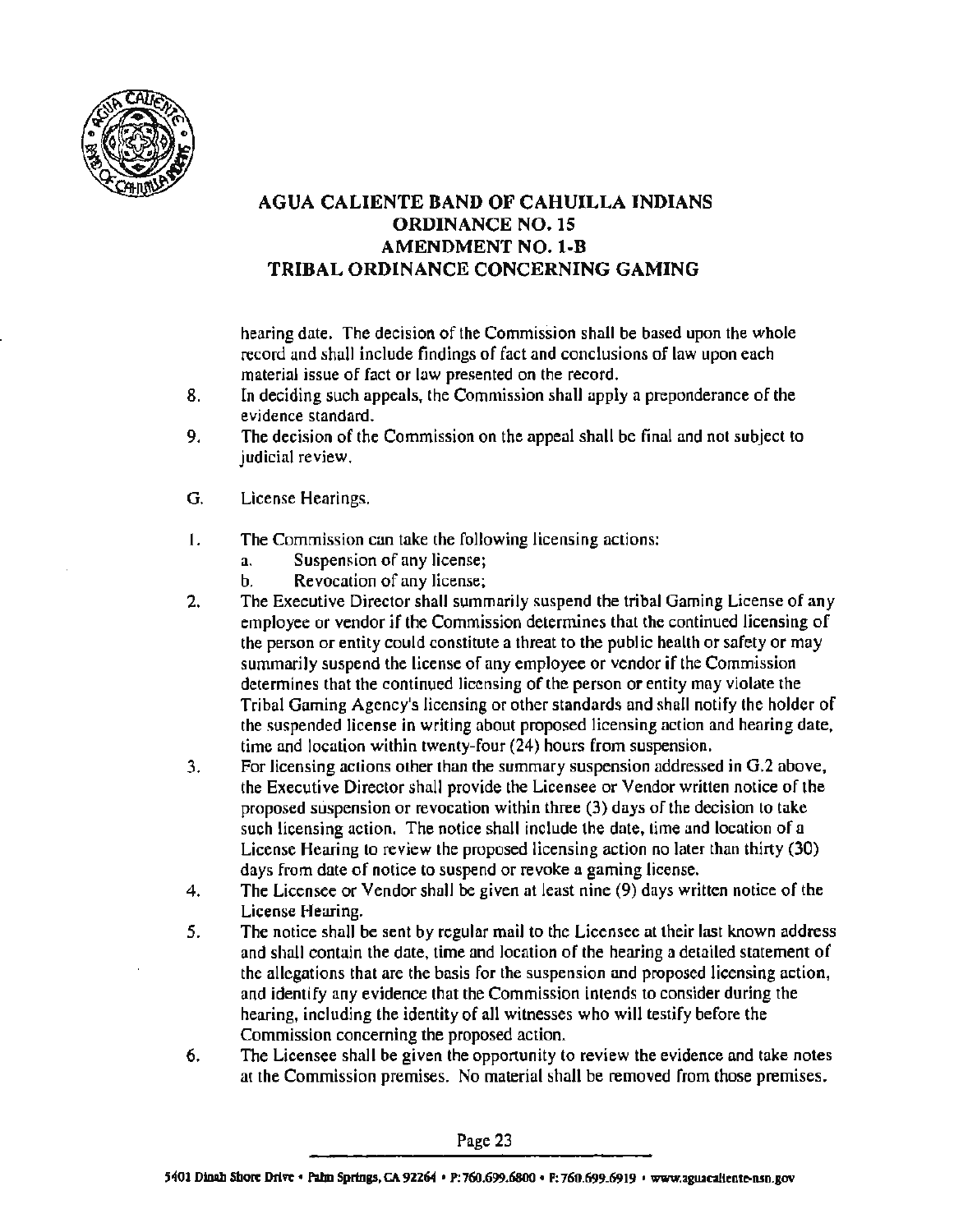

- 7. The Commission may issue subpoenas.
- 8. The Licensee may appear in person or be represented by an attorney or other representative.
- 9. The Licensee may submit written briefs, argument or relevant evidence prior to or at the Hearing.
- 10. Requests for a continuance or to reschedule the Hearing shall be granted at the Commission's discretion. Such permission shalt not be unreasonably withheld.
- 11. At the hearing. the Licensee or Representative shall have an opportunity to present evidence and arguments concerning Lhe proposed revocation and cross examine witnesses.
- 12. If either party fails to testify on their behalf in response to any question, the Commission may infer that such testimony or answer would not support that party's position.
- l3. Failure to appear at the hearing without obtaining a written waiver of appearance shall constitute admission of all allegations contained in the notice. The Commission may take further action without additional notice to the Licensee.
- l4. Except for good cause shown. the Commission shall reach a decision within five (5) business days of the License Hearing and mail the written decision to the Licensee at their last known address.
- 15. The decision of the Commission shall be final and is not subject to judicial review.
- 16. All adverse licensing decisions shall be reported to Gaming Operation management.

#### XII. PATRON DISPUTES

- A. Patrons with complaints against the gaming establishment shall have as their sole remedy the right to file a petition for relief with the Tribal Gaming Commission.
- B. Any Patron may file an oral or written complaint concerning the play and operation of any gaming activity at any Gaming Facility. This includes any refusal by the Gaming Operation to pay a Patron any alleged winnings from any Gaming Activities.
- C. The Patron shall have three (3) days from the date of the incident giving rise to the complaint to file an oral or written complaint with the Gaming Operation.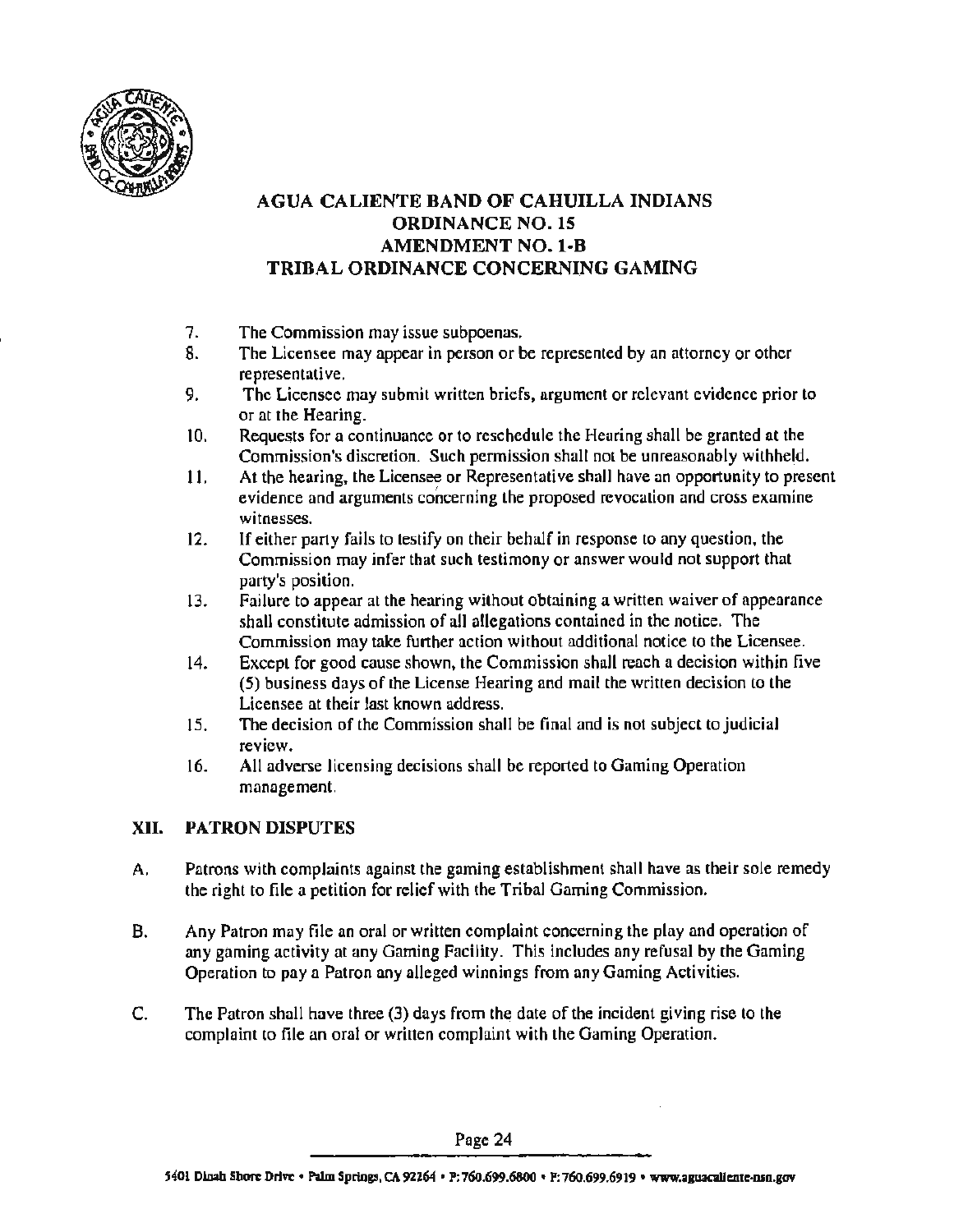

- D. The General Manager or designee is responsible for contacting the Patron with any proposed resolution or settlement. If the proposed resolution or settlement is accepted by the Patron, the General Manager or designee and Patron shall execute a final Release and Settlement and all parties shall receive a signed copy.
- E. If the Patron's Initial Complaint is not resolved to the Patron's satisfaction by the Gaming Operation's management, the Patron shall be given written notice by the Gaming Operation that the Patron has the right to request in writing resolution of theii complaint by the Tribal Gaming Agency. The Patron must make their request to the Tribal Gaming Agency within fifteen ( 15) days of receiving the Gaming Operation's written notification.
- F. If the Patron is not provided with the required written notice of their right to request resolution by the TOA by the Gaming Operation within thirty (30) days of the Patron's submission of the Initial Complaint, then the Patron may seek resolution of the complaint by the Tribal Gaming Agency up to one hundred eighty ( l 80) days after submission of the Initial Complaint.
- G. If the Patron is dissatisfied with the Tribal Gaming Agency's resolution, the Patron may seek resolution in either the Tribe's tribal court system, once established, or through binding arbitration of the dispute.
- H. An explanation of the dispute resolution.process shall be posted or otherwise made available in each Gaming Facility.
- I. Upon receipt of the Patron's written request for a resolution of the Patron's complaint, the Tribal Gaming Agency shall conduct an appropriate investigation, shall provide to the Patron a copy of any regulations concerning Patron complaints, and shall render a decision in accordance with industry practice.
- J. The decision shall be issued within sixty (60) days of the Patron's request, shall be in writing, shall be based on the facts surrounding the dispute, and shall set forth the reasons for the decision.
- K. If the Patron is dissatisfied with the decision of the Tribal Gaming Agency issued pursuant to subdivision (b), or no decision is issued within the sixty (60) day period, the Patron may request that the dispute be settled either in the Tribe's tribal court system, once established, or by binding arbitration before a JAMS arbitrator, in accordance with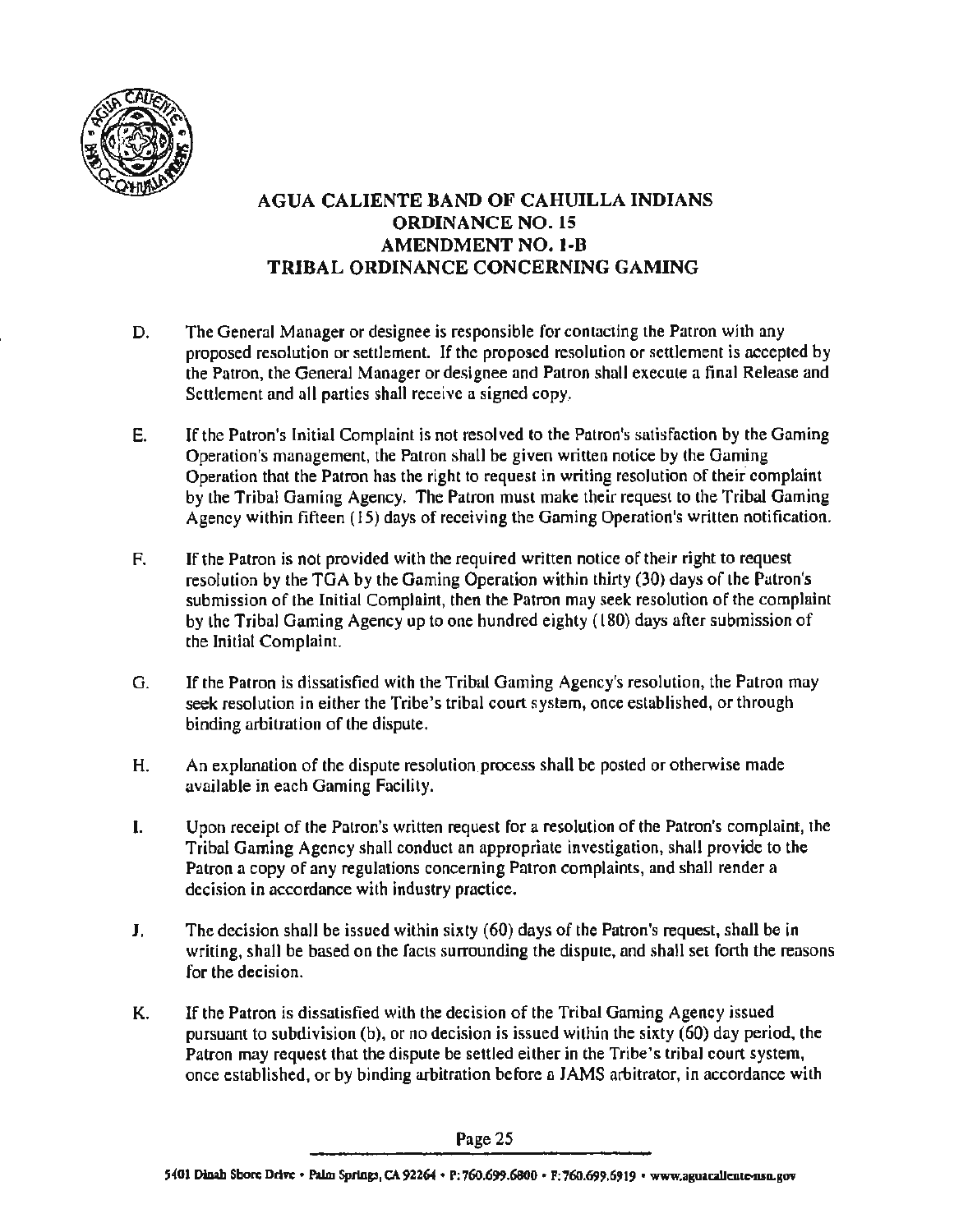

the Streamlined Arbitration Rules and Procedures of JAMS (or if those rules no longer exist, the closest equivalent) (hereafter "JAMS Streamlined Arbitration"). Resolution of the Patron's dispute before the tribal court system, once established, shall be at no cost to the Patron (excluding Patron's attorney's fees). The cost and expenses of the JAMS Streamlined Arbitration shall be initially borne equally by the Tribe and the Patron (for purposes of this section, the "parties") and both parties shall pay their share of the arbitration costs at the time of election of the arbitration option, but the arbitrator shall award to the prevailing party its costs and expenses (but not attorney's fees).

- L. Upon a Patron's request, the Tribe and its Gaming Operation shall consent to tribal court adjudication or JAMS Streamlined Arbitration of the matter, and agree to abide by the decision of lhe JAMS arbitmtor; provided, however. that if any alleged winnings are found to be a result of a mechanical, electronic or electromechanical failure and not due to the intentional acts or gross negligence of the Tribe or its agents, the tribal court or JAMS arbitrator shall deny the Patron's claim for the winnings but shall deem the Patron the prevailing and shall award reimbursement of the amount wagered by the Patron which was lost as a result of any said failure.
- M. Any party dissatisfied with the award of the tribal court or JAMS arbitrator may at the party's election invoke the JAMS Optional Arbitration Appeal Procedure (and ff those rules no longer exist, the closest equivalent); provided that the pany making such election shall bear all costs and expenses of JAMS and the JAMS arbitrators associated with the JAMS Optional Arbitration Appeal Procedure, regardless of the outcome.
- N. To effectuate its consent to the tribal court system, once established, or JAMS Streamlined Arbitration and JAMS Optional Arbitration Appeal Procedure, the Tribe shall, in the exercise of its sovereignty, waive its right to assert sovereign immunity solely in connection with the tribal court's jurisdiction and the JAMS arbitrator's jurisdiction and only in any action to (i) enforce the Tribe's or the Patron's obligation to arbitrate, (ii) confirm, correct, modify, or vacate tribal court award or the arbitral award rendered in the arbitration, or (iii) enforce or execute a judgment based upon the award.

# XIII. PROHIBITED ACTS

It shall be a violation of this Ordinance for any person to: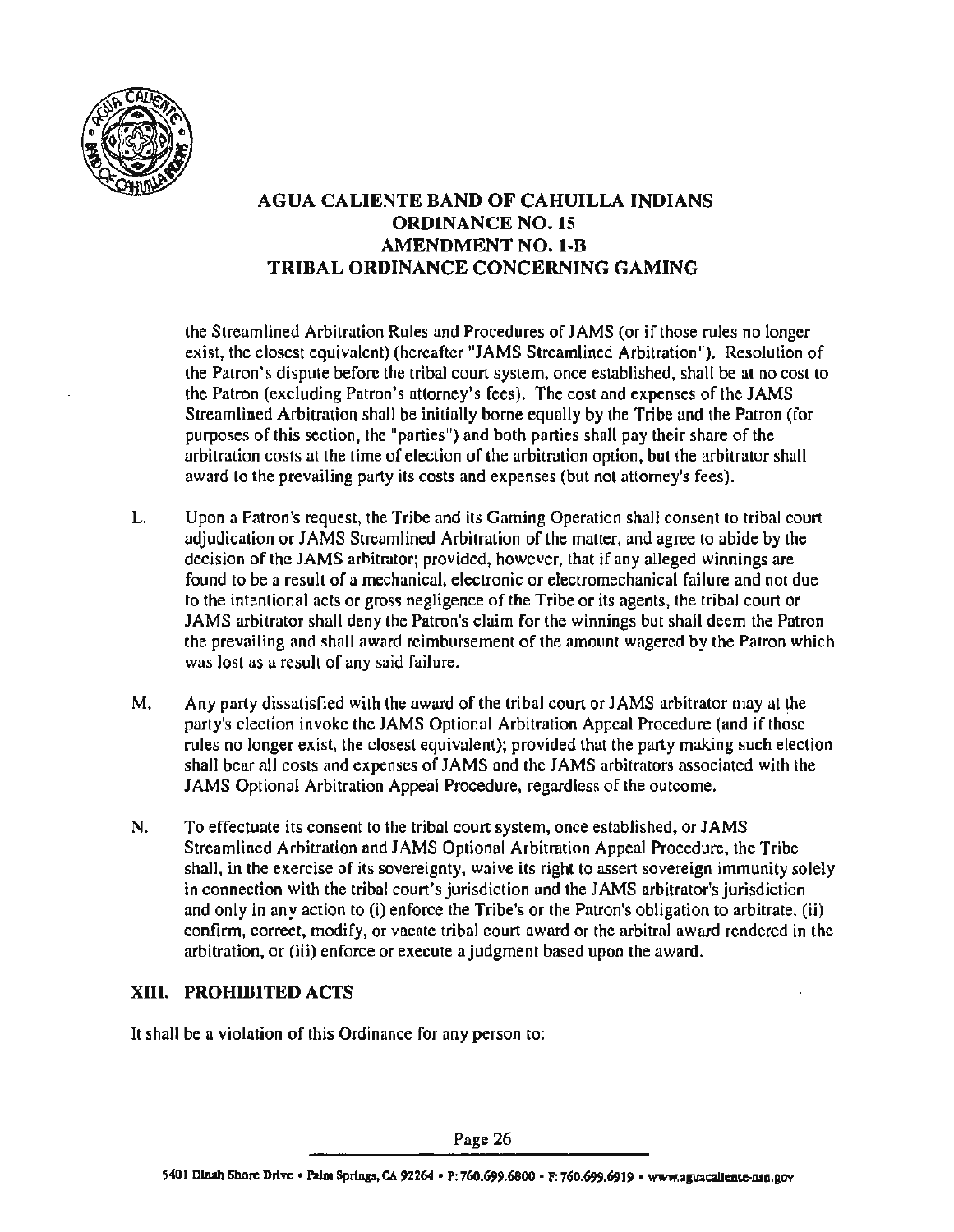

- A. Conduct or participate in any gambling on Indian lands other than at an authorized and licensed place, location or facility.
- B. Receive, distribute, apply or divert any property, funds, proceeds, or other assets of a Gaming Facility, except as authorized by this Ordinance No. 15, IGRA, the Compact, and/or any regulations or requirements approved by the Commission.
- C. Tamper with any Class III Gaming Device, Class II Gaming Device, or gaming equipment used in the conduct of any gaming aclivity.
- D. Do any other act in connection with the conduct of a Gaming Facility, Gaming Operation and/ or gaming activity to affect, in any manner, the outcome of any wager.
- E. To alter or misrepresent the outcome of other events on which wagers have been made after the outcome is made sure but before it is revealed to the players.
- F. To place, increase or decrease a bet or to determine the course of play after acquiring knowledge, not available to all players, of the outcome of the game or any event that affects the outcome of the game or which is the subject of the bet or to aid anyone in acquiring such knowledge for the purpose of placing, increasing or decreasing a bet or determining the course of play contingent upon that event or outcome.
- G. To claim. collect or take, or attempt to claim, collect or take, money, property, assets or anything else of value in or from any Class III gaming device, Class II Gaming Device, table game, or gaming equipment, without having made a wager thereon, or to claim, collect or take an amount greater than the amount won.
- H. To place or increase a wager or bet after acquiring knowledge of the outcome of the game or other event which is the subject of the bet, including past-posting and pressing bets.
- I. To reduce the amount wagered or cancel the bet after acquiring knowledge of the outcome of the game or other event which is the subject of the bet, including pinching bets.
- J. To manipulate any component of a Class III gaming device or Class II gaming device, in a manner contrary to its design and its normal operational purpose including, without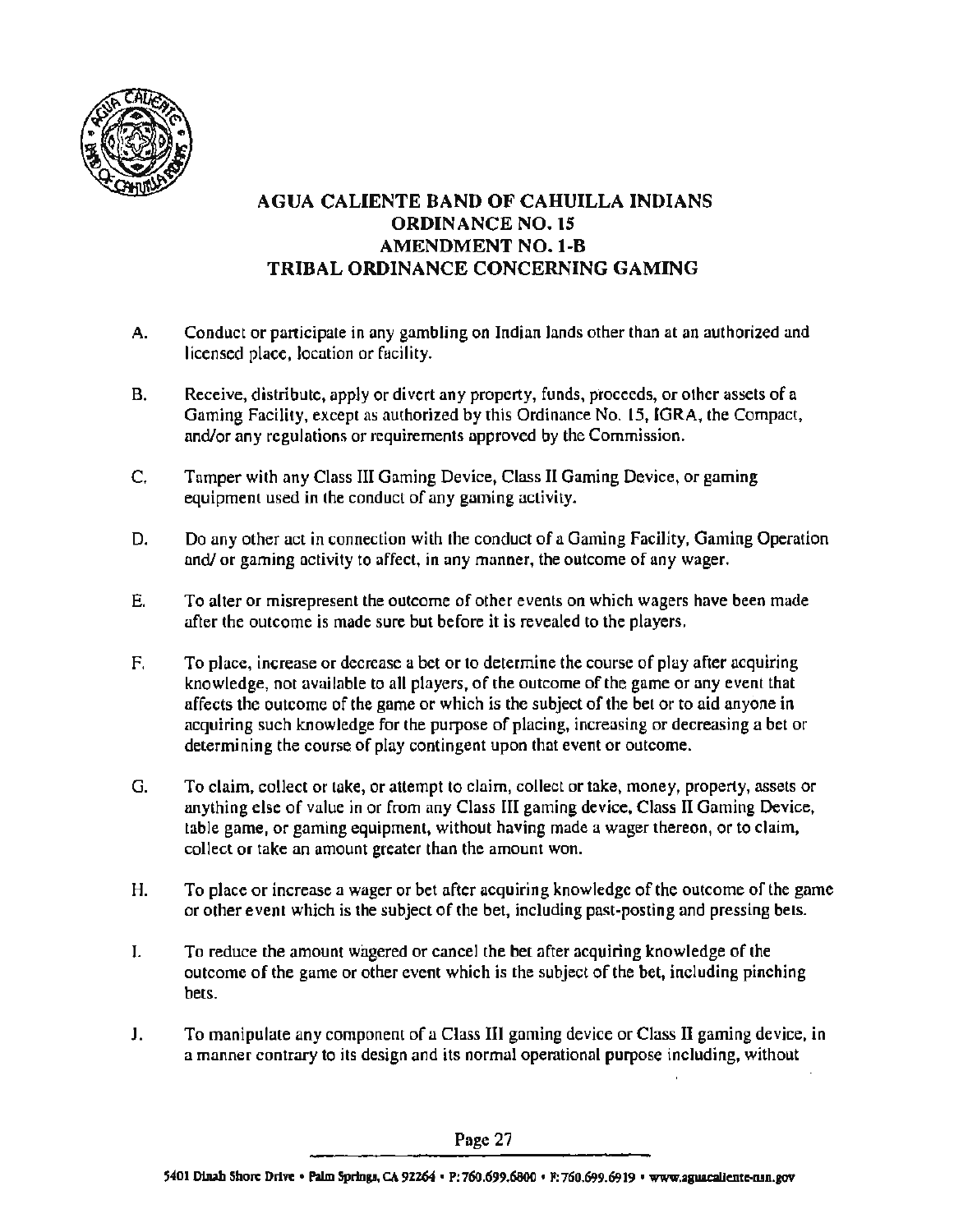

limitation, manipulating a gaming device or Class II gaming device, to affect the outcome of the gaming activity.

- K. To use other than currency approved by the Commission and lawful coin and legal tender of the United States of America.
- L. To possess and/or use at a Gaming Facility any device, tool, instrument or means to dishonestly affect any game, gaming device and/or gaming activity.
- M. To attempt to either persuade or induce, or to either induce or persuade another person to go to a Gaming Facility to engage in activities prohibited by this Ordinance.
- N. Commit any act of theft or dishonesty.

#### XIV. AGENT FOR SERVICE OF PROCESS

The Tribe designates the Tribal Chairman as the agent for service of any official determination, order or notice of violation.

#### XV. REPEAL

Any and all prior gaming ordinances or interim ordinances are hereby repealed, and superseded by this Ordinance. If any TICS, Commission regulation or policy or procedure conflicts with this Ordinance, the terms of this Ordinance shall control.

#### XVI. SOVEREIGN IMMUNITY

Nothing said or not said in this Ordinance is intended to waive, in any manner, the sovereign immunity of the Tribe with the sole exception of the Patron Dispute Section xn.